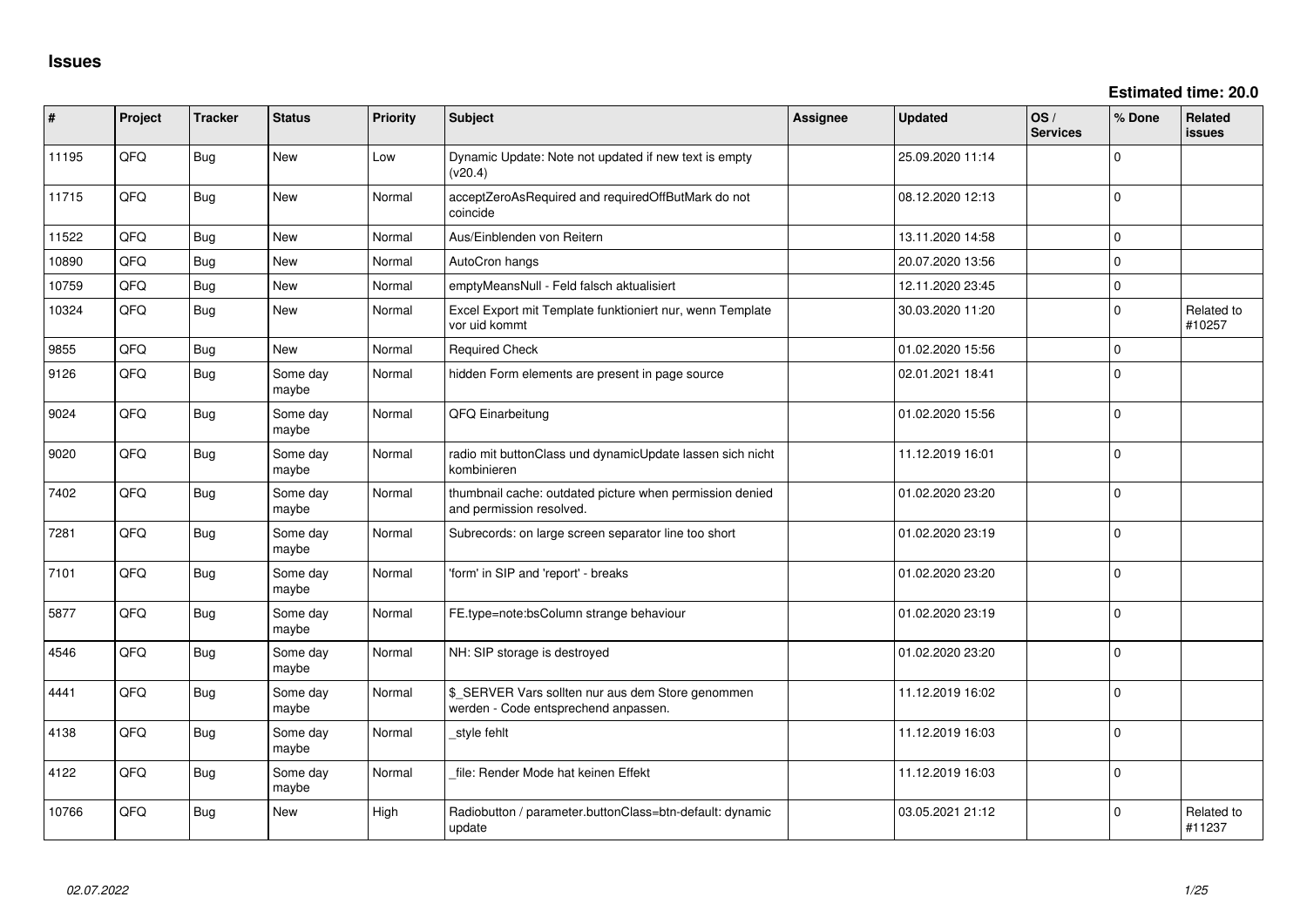| #     | Project | <b>Tracker</b> | <b>Status</b>     | <b>Priority</b> | <b>Subject</b>                                                     | Assignee | <b>Updated</b>   | OS/<br><b>Services</b> | % Done      | Related<br>issues    |
|-------|---------|----------------|-------------------|-----------------|--------------------------------------------------------------------|----------|------------------|------------------------|-------------|----------------------|
| 3567  | QFQ     | Feature        | Some day<br>maybe | Low             | 'Save', 'Close', 'New' als FormElement                             |          | 11.12.2019 16:02 |                        | $\Omega$    |                      |
| 12156 | QFQ     | Feature        | New               | Normal          | Form: Optional disable 'leave page'                                |          | 03.05.2021 20:45 |                        | $\Omega$    |                      |
| 12135 | QFQ     | Feature        | <b>New</b>        | Normal          | Subrecord: Notiz                                                   |          | 24.04.2021 16:58 |                        | $\mathbf 0$ |                      |
| 12039 | QFQ     | Feature        | <b>New</b>        | Normal          | Missing htmlSpecialChar() in pre processing on form submit         |          | 18.02.2021 00:09 |                        | $\Omega$    | Related to<br>#14320 |
| 12038 | QFQ     | Feature        | <b>New</b>        | Normal          | a) STORE_VAR: filenameOnlyStripUniq, b) SP:<br>QSTRIPUNIQ()        |          | 17.02.2021 23:55 |                        | $\mathbf 0$ |                      |
| 11716 | QFQ     | Feature        | <b>New</b>        | Normal          | Form an beliebiger Stelle im Report anzeigen                       |          | 09.12.2020 09:47 |                        | $\mathbf 0$ |                      |
| 11535 | QFQ     | Feature        | <b>New</b>        | Normal          | Ability to create SQL columns in frontend QFQ forms                |          | 17.11.2020 12:11 |                        | $\mathbf 0$ |                      |
| 11534 | QFQ     | Feature        | New               | Normal          | Report: Action on selected rows - Table batchprocessing<br>feature |          | 18.11.2020 08:15 |                        | $\Omega$    |                      |
| 10874 | QFQ     | Feature        | New               | Normal          | Erstellen eines Foreign Keys in der Tabelle "FormElement"          |          | 13.07.2020 10:11 |                        | $\mathbf 0$ |                      |
| 10763 | QFQ     | Feature        | New               | Normal          | form accessed and submitted despite logout?                        |          | 16.06.2020 11:43 |                        | $\mathbf 0$ |                      |
| 10738 | QFQ     | Feature        | Some day<br>maybe | Normal          | CORS headers for external API requests                             |          | 10.06.2020 14:00 |                        | $\mathbf 0$ |                      |
| 10384 | QFQ     | Feature        | <b>New</b>        | Normal          | Parameter Exchange QFQ Instances                                   |          | 07.05.2020 09:38 |                        | $\mathbf 0$ |                      |
| 10345 | QFQ     | Feature        | <b>New</b>        | Normal          | Templates - Patterns QFQ Style                                     |          | 03.05.2021 21:01 |                        | $\Omega$    | Related to<br>#10713 |
| 9853  | QFQ     | Feature        | <b>New</b>        | Normal          | Check das SQL / QFQ / Mail Logfile geschrieben wird                |          | 09.01.2020 11:15 |                        | 0           |                      |
| 8056  | QFQ     | Feature        | Some day<br>maybe | Normal          | Termin Organisation (Reservation)                                  |          | 01.02.2020 23:19 |                        | $\Omega$    | Related to<br>#8658  |
| 7921  | QFQ     | Feature        | Some day<br>maybe | Normal          | Rest API Export: URL kuerzer machen                                |          | 01.02.2020 23:19 |                        | $\Omega$    |                      |
| 7278  | QFQ     | Feature        | Some day<br>maybe | Normal          | Form: Wert vordefinieren der immer gesetzt wird                    |          | 02.05.2021 09:27 |                        | $\mathbf 0$ |                      |
| 7229  | QFQ     | Feature        | Some day<br>maybe | Normal          | New FormElement.type: Button                                       |          | 01.02.2021 12:32 |                        | $\Omega$    |                      |
| 7108  | QFQ     | Feature        | Some day<br>maybe | Normal          | QFQ Wrap Elements                                                  |          | 11.12.2019 16:01 |                        | $\mathbf 0$ |                      |
| 7106  | QFQ     | Feature        | Some day<br>maybe | Normal          | Beispiel Nummerierung von Rows in Report                           |          | 11.12.2019 16:01 |                        | $\mathbf 0$ |                      |
| 7105  | QFG     | Feature        | Some day<br>maybe | Normal          | Beispiel wie man in einer zweiten Tabelle speichert.               |          | 11.12.2019 16:01 |                        | $\mathbf 0$ |                      |
| 7104  | QFG     | Feature        | Some day<br>maybe | Normal          | Manual: hint about escaping if '\r' appears in mail body           |          | 11.12.2019 16:01 |                        | $\mathbf 0$ |                      |
| 7100  | QFQ     | Feature        | Some day<br>maybe | Normal          | Download: log access, max downloads, time limit                    |          | 01.02.2020 23:19 |                        | $\mathbf 0$ |                      |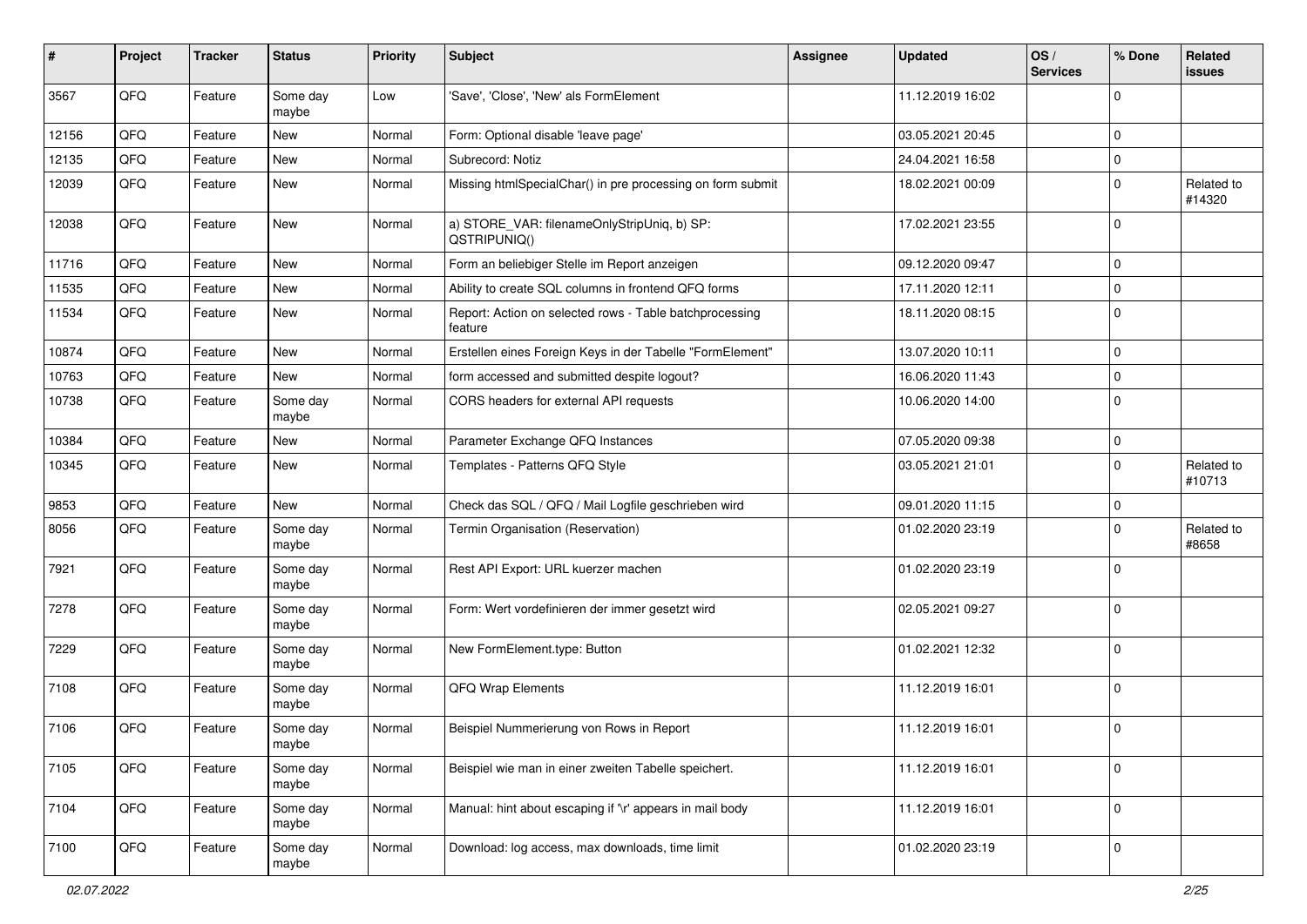| $\pmb{\#}$ | Project    | <b>Tracker</b> | <b>Status</b>     | <b>Priority</b> | <b>Subject</b>                                                                    | Assignee | <b>Updated</b>   | OS/<br><b>Services</b> | % Done       | Related<br><b>issues</b> |
|------------|------------|----------------|-------------------|-----------------|-----------------------------------------------------------------------------------|----------|------------------|------------------------|--------------|--------------------------|
| 6992       | QFQ        | Feature        | Some day<br>maybe | Normal          | DB exception: Syntax Highlight                                                    |          | 11.12.2019 16:01 |                        | $\Omega$     | Related to<br>#5450      |
| 6704       | QFQ        | Feature        | Some day<br>maybe | Normal          | Upload Mode: Bilder in Notizen rechts sollen aktuellen<br>Upload repräsentieren.  |          | 01.02.2020 23:19 |                        | $\mathbf 0$  | Related to<br>#3264      |
| 6515       | QFQ        | Feature        | Some day<br>maybe | Normal          | Formular: Felder dynamisch ein/ausblenden                                         |          | 11.12.2019 16:02 |                        | $\Omega$     |                          |
| 6299       | QFQ        | Feature        | Some day<br>maybe | Normal          | Attack detection: log table with invalid SIP access                               |          | 11.12.2019 16:02 |                        | $\Omega$     | Related to<br>#3947      |
| 6288       | QFQ        | Feature        | Some day<br>maybe | Normal          | Best Practice: Erklaeren wie man ein Formular ganz in<br>'weiss' erstellen kann   |          | 11.12.2019 16:02 |                        | $\Omega$     |                          |
| 6084       | <b>OFO</b> | Feature        | Some day<br>maybe | Normal          | New escape type: 'D' - convert date                                               |          | 01.02.2020 23:19 |                        | $\Omega$     |                          |
| 6083       | QFQ        | Feature        | Some day<br>maybe | Normal          | Dynamic Update: Value Check via SQL                                               |          | 11.12.2019 16:02 |                        | $\Omega$     |                          |
| 5923       | QFQ        | Feature        | Some day<br>maybe | Normal          | fillStoreSystemBySqlLate                                                          |          | 01.02.2020 23:19 |                        | $\Omega$     |                          |
| 5895       | QFQ        | Feature        | Some day<br>maybe | Normal          | Tutorial: List of all QFQ Features                                                |          | 01.02.2020 23:19 |                        | $\Omega$     |                          |
| 5893       | QFQ        | Feature        | Some day<br>maybe | Normal          | Edit on double-click                                                              |          | 01.02.2020 23:19 |                        | $\Omega$     | Related to<br>#5894      |
| 5892       | QFQ        | Feature        | Some day<br>maybe | Normal          | QFQ should use T3 API to manipulate FE GROUP<br>membership                        |          | 01.02.2020 23:20 |                        | $\mathbf 0$  |                          |
| 5851       | QFQ        | Feature        | Some day<br>maybe | Normal          | Queue System implementieren: MQTT, RabbitMQ                                       |          | 01.02.2020 23:20 |                        | $\Omega$     | Related to<br>#5715      |
| 5850       | QFQ        | Feature        | Some day<br>maybe | Normal          | Deployment: In QFQ Doc best practice fuer zeitgemaesses<br>Deployment beschreiben |          | 01.02.2020 23:20 |                        | $\mathbf 0$  |                          |
| 5805       | QFQ        | Feature        | Some day<br>maybe | Normal          | TypeAHead SQL value instead of key stored                                         |          | 01.02.2020 23:19 |                        | $\mathbf 0$  | Related to<br>#5444      |
| 5783       | QFQ        | Feature        | Some day<br>maybe | Normal          | <b>BPMN View/Edit</b>                                                             |          | 11.12.2019 16:02 |                        | $\Omega$     |                          |
| 5455       | QFQ        | Feature        | Some day<br>maybe | Normal          | Mail Redirects grld abhaengig                                                     |          | 01.02.2020 23:20 |                        | $\Omega$     |                          |
| 5452       | QFQ        | Feature        | Some day<br>maybe | Normal          | Thumbnails from PDF: bad quality                                                  |          | 01.02.2020 23:20 |                        | $\mathbf{0}$ |                          |
| 5342       | QFQ        | Feature        | Some day<br>maybe | Normal          | link - with HTML Attributes                                                       |          | 01.02.2020 23:20 |                        | $\Omega$     | Related to<br>#14077     |
| 5160       | QFQ        | Feature        | Some day<br>maybe | Normal          | QFQ collaborative / together.js, ShareJS, y-js, collaborative,                    |          | 11.12.2019 16:02 |                        | $\Omega$     |                          |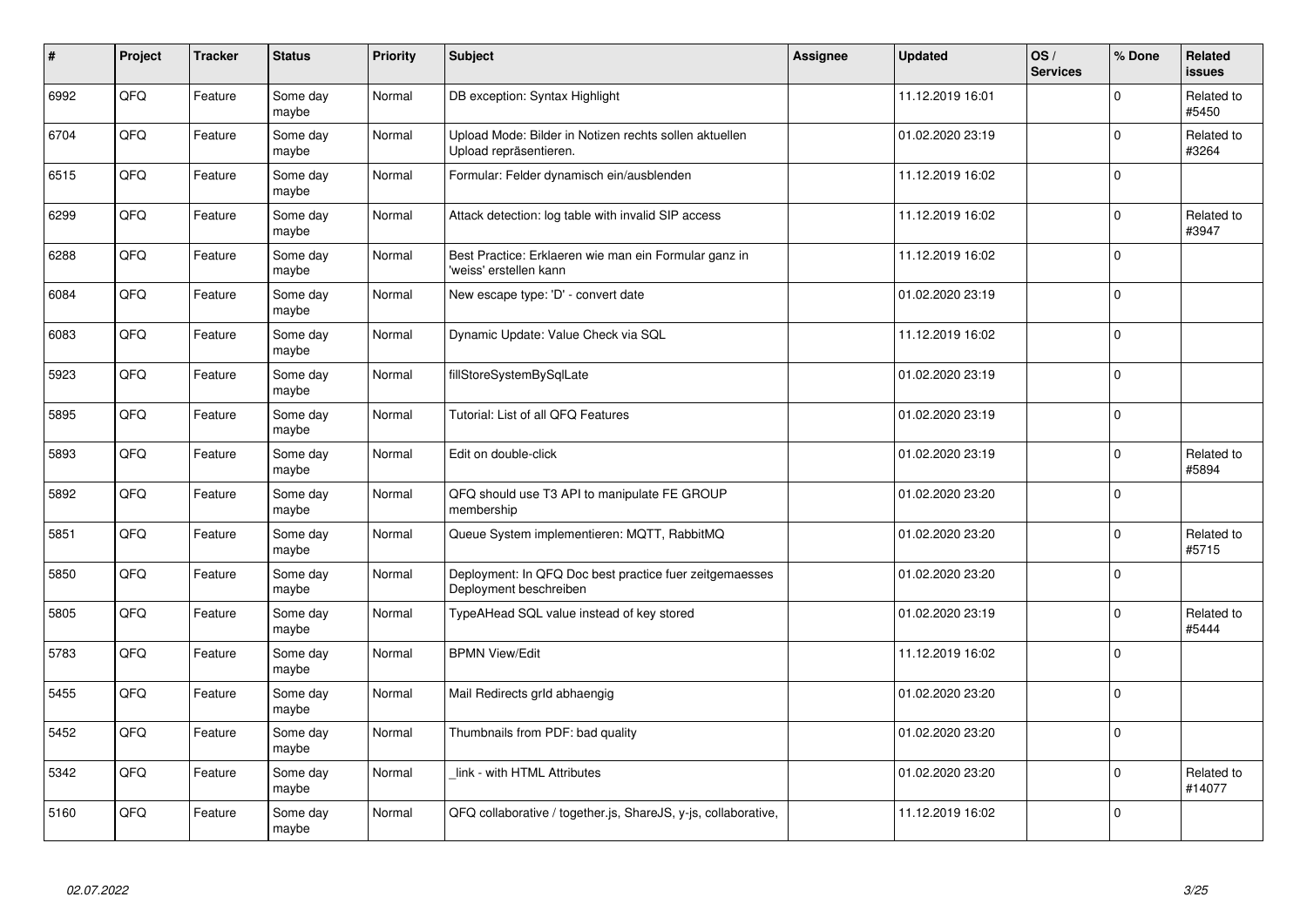| ∦    | Project | <b>Tracker</b> | <b>Status</b>     | <b>Priority</b> | Subject                                                                                                                                                       | <b>Assignee</b> | <b>Updated</b>   | OS/<br><b>Services</b> | % Done      | Related<br>issues                           |
|------|---------|----------------|-------------------|-----------------|---------------------------------------------------------------------------------------------------------------------------------------------------------------|-----------------|------------------|------------------------|-------------|---------------------------------------------|
| 5129 | QFQ     | Feature        | Some day<br>maybe | Normal          | Reports: SQL fuer x Achse und y Achse                                                                                                                         |                 | 11.12.2019 16:02 |                        | $\Omega$    |                                             |
| 4974 | QFQ     | Feature        | Some day<br>maybe | Normal          | Long polling - inform all listening clients of changes                                                                                                        |                 | 11.12.2019 16:02 |                        | $\Omega$    |                                             |
| 4816 | QFQ     | Feature        | Some day<br>maybe | Normal          | Templates for QFQ Reports (Tables, Radios, )                                                                                                                  |                 | 01.02.2020 23:20 |                        | $\Omega$    |                                             |
| 4719 | QFQ     | Feature        | Some day<br>maybe | Normal          | Custom Message in Client in case of 'Browser tab close,<br>modification will be lost'                                                                         |                 | 01.02.2020 23:20 |                        | $\mathbf 0$ |                                             |
| 4640 | QFQ     | Feature        | Some day<br>maybe | Normal          | <b>Rename System Forms</b>                                                                                                                                    |                 | 01.02.2020 23:20 |                        | $\mathbf 0$ |                                             |
| 4627 | QFQ     | Feature        | Some day<br>maybe | Normal          | dbupdate: all tables - check 'create', 'modified' if it is possible<br>to change to default 'CURRENT_TIMESTAMP' and modified<br>'ON UPDATE CURRENT_TIMESTAMP' |                 | 01.02.2020 23:20 |                        | $\mathbf 0$ |                                             |
| 4626 | QFQ     | Feature        | Some day<br>maybe | Normal          | Mobile View: 'classBody=qfq-form-right' makes no sense                                                                                                        |                 | 01.02.2020 23:20 |                        | $\Omega$    |                                             |
| 4551 | QFQ     | Feature        | Some day<br>maybe | Normal          | Set 'pills' via dynamicUpdate to show/hide/disabled                                                                                                           |                 | 01.02.2020 23:20 |                        | $\Omega$    | Related to<br>#3752                         |
| 4536 | QFQ     | Feature        | Some day<br>maybe | Normal          | FE upload: problem with delete if mutliple uploads an<br>FE.name="                                                                                            |                 | 01.02.2020 23:20 |                        | $\mathbf 0$ |                                             |
| 4446 | QFQ     | Feature        | Some day<br>maybe | Normal          | New FE get same feldContainerId as last modifed FE                                                                                                            |                 | 01.02.2020 23:20 |                        | $\mathbf 0$ |                                             |
| 4445 | QFQ     | Feature        | Some day<br>maybe | Normal          | template group: Option to simulate fieldset                                                                                                                   |                 | 28.06.2021 14:11 |                        | $\mathbf 0$ |                                             |
| 4444 | QFQ     | Feature        | Some day<br>maybe | Normal          | FE.type=upload: detect mime type                                                                                                                              |                 | 11.12.2019 16:02 |                        | $\Omega$    | Related to<br>#4303                         |
| 4443 | QFQ     | Feature        | Some day<br>maybe | Normal          | Form: multiple secondary tables                                                                                                                               |                 | 01.02.2020 23:20 |                        | $\Omega$    |                                             |
| 4442 | QFQ     | Feature        | Some day<br>maybe | Normal          | Special Column Name: _link - new symbol G (Glyph) to<br>choose any available symbol                                                                           |                 | 11.12.2019 16:02 |                        | $\Omega$    |                                             |
| 4440 | QFQ     | Feature        | Some day<br>maybe | Normal          | Manual.rst: explain how to. expand PHP Session to 4h                                                                                                          |                 | 11.12.2019 16:02 |                        | $\Omega$    |                                             |
| 4439 | QFQ     | Feature        | Some day<br>maybe | Normal          | Log: report all actions fired by an FE Element, incl. the<br>original directive (slaveld, sqllnsert, )                                                        |                 | 01.02.2020 23:20 |                        | $\mathbf 0$ | Related to<br>#4432,<br>Related to<br>#5458 |
| 4435 | QFQ     | Feature        | Some day<br>maybe | Normal          | Report: striptags - specify allowed tags                                                                                                                      |                 | 01.02.2020 23:20 |                        | $\mathbf 0$ |                                             |
| 4433 | QFQ     | Feature        | Some day<br>maybe | Normal          | Log when SIP will be destroyed by QFQ for any (security)<br>reason                                                                                            |                 | 01.02.2020 23:20 |                        | $\Omega$    | Related to<br>#4432,<br>Related to<br>#5458 |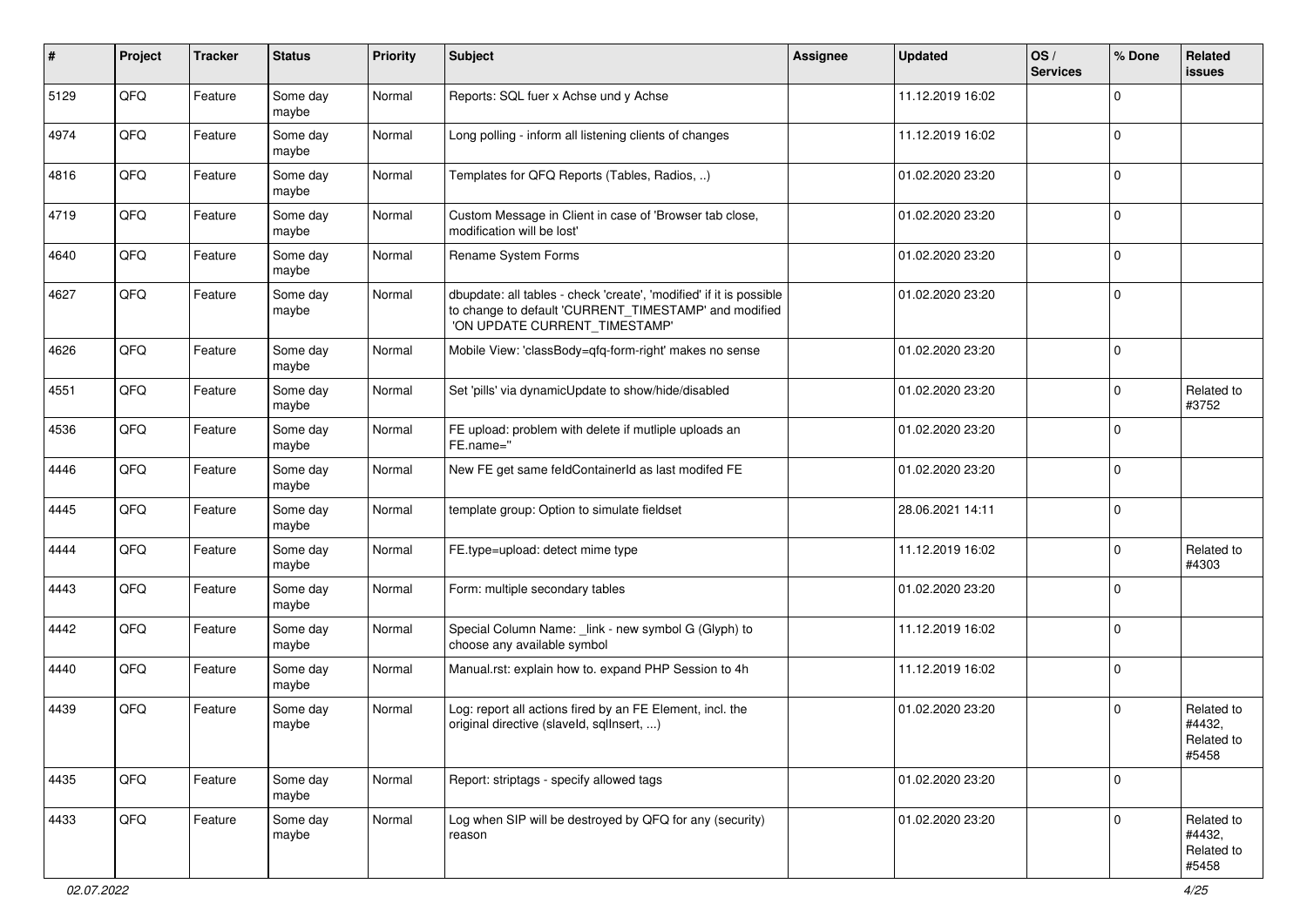| $\sharp$ | Project | <b>Tracker</b> | <b>Status</b>     | <b>Priority</b> | <b>Subject</b>                                                                                                                                           | <b>Assignee</b> | <b>Updated</b>   | OS/<br><b>Services</b> | % Done      | Related<br>issues                           |
|----------|---------|----------------|-------------------|-----------------|----------------------------------------------------------------------------------------------------------------------------------------------------------|-----------------|------------------|------------------------|-------------|---------------------------------------------|
| 4194     | QFQ     | Feature        | In Progress       | Normal          | Bootstrap 4 ist jetzt offiziel                                                                                                                           |                 | 03.05.2021 20:47 |                        | $\Omega$    | Related to<br>#10114                        |
| 4027     | QFQ     | Feature        | Some day<br>maybe | Normal          | Missing: orange 'check' / 'bullet'                                                                                                                       |                 | 11.12.2019 16:03 |                        | $\mathbf 0$ |                                             |
| 3880     | QFQ     | Feature        | Some day<br>maybe | Normal          | Form 'Form': anlegen einer Tabelle                                                                                                                       |                 | 14.01.2021 10:12 |                        | 0           |                                             |
| 3879     | QFQ     | Feature        | Some day<br>maybe | Normal          | Form 'FormElement': Beim Feld 'name' rechts in der Notiz<br>einen Link einblenden - a) aktuelle Definition anzeigen, b)<br>Spalte in der Tabelle anlegen |                 | 11.12.2019 16:03 |                        | $\mathbf 0$ |                                             |
| 3878     | QFQ     | Feature        | Some day<br>maybe | Normal          | Form 'FormElement': Spalte 'name' typeAhead mit<br>Spaltennamen der Primarytable.                                                                        |                 | 11.12.2019 16:03 |                        | $\mathbf 0$ |                                             |
| 3646     | QFQ     | Feature        | Some day<br>maybe | Normal          | Moeglichkeit HTML Tags in Reports auszugeben (zu<br>enkodieren: htmlspecialchars)                                                                        |                 | 11.12.2019 16:02 |                        | 0           | Related to<br>#14320                        |
| 3617     | QFQ     | Feature        | Some day<br>maybe | Normal          | Load javascripts at bottom                                                                                                                               |                 | 11.12.2019 16:02 |                        | $\Omega$    |                                             |
| 3495     | QFQ     | Feature        | Some day<br>maybe | Normal          | Predifined Parameter werden nicht in '+' (add new record)<br>SIP gerendert.                                                                              |                 | 11.12.2019 16:02 |                        | $\mathbf 0$ |                                             |
| 2950     | QFQ     | Feature        | Some day<br>maybe | Normal          | Inhalt QFQ Records als File                                                                                                                              |                 | 11.12.2019 16:03 |                        | $\mathbf 0$ |                                             |
| 1623     | QFQ     | Feature        | Some day<br>maybe | Normal          | RealURL                                                                                                                                                  |                 | 11.12.2019 16:03 |                        | $30\,$      |                                             |
| 1510     | QFQ     | Feature        | Some day<br>maybe | Normal          | jquery von google laden, falls das nicht geht lokal                                                                                                      |                 | 11.12.2019 16:03 |                        | $\Omega$    |                                             |
| 1253     | QFQ     | Feature        | Some day<br>maybe | Normal          | QF: Colorpicker                                                                                                                                          |                 | 11.12.2019 16:03 |                        | $\Omega$    |                                             |
| 1251     | QFQ     | Feature        | Some day<br>maybe | Normal          | QF: Combo                                                                                                                                                |                 | 11.12.2019 16:03 |                        | $\Omega$    |                                             |
| 1234     | QFQ     | Feature        | Some day<br>maybe | Normal          | QF: Record numbering: Im Grid soll in Spalte 1optional die<br>laufende Nummer der Records angezeigt werden.                                              |                 | 01.02.2020 23:20 |                        | $\Omega$    |                                             |
| 955      | QFQ     | Feature        | Some day<br>maybe | Normal          | QF: Notizen vor/nach dem Form                                                                                                                            |                 | 01.02.2020 23:20 |                        | 0           |                                             |
| 10114    | QFQ     | Feature        | New               | High            | Symbol (Link): 'G:' (Glyphicon) replaced by 'i:' (icon)                                                                                                  |                 | 07.12.2021 17:19 |                        | $\mathbf 0$ | Related to<br>#3797,<br>Related to<br>#4194 |
| 11850    | QFQ     | Feature        | New               | Urgent          | Wizard Form: basierend auf einer Tabelle eine Form<br>anlegen.                                                                                           |                 | 03.05.2021 21:12 |                        | 0           | Blocked by<br>#8082                         |
| 880      | QFQ     | Feature        | Some day<br>maybe | Urgent          | Security: PHP, SQL Injection, XSS                                                                                                                        |                 | 03.05.2021 21:14 |                        | $\mathbf 0$ | Related to<br>#14320                        |
| 14185    | QFQ     | Feature        | New               | Normal          | External/Autocron.php - better suitable directory                                                                                                        | Support: System | 28.05.2022 11:03 |                        | 0           |                                             |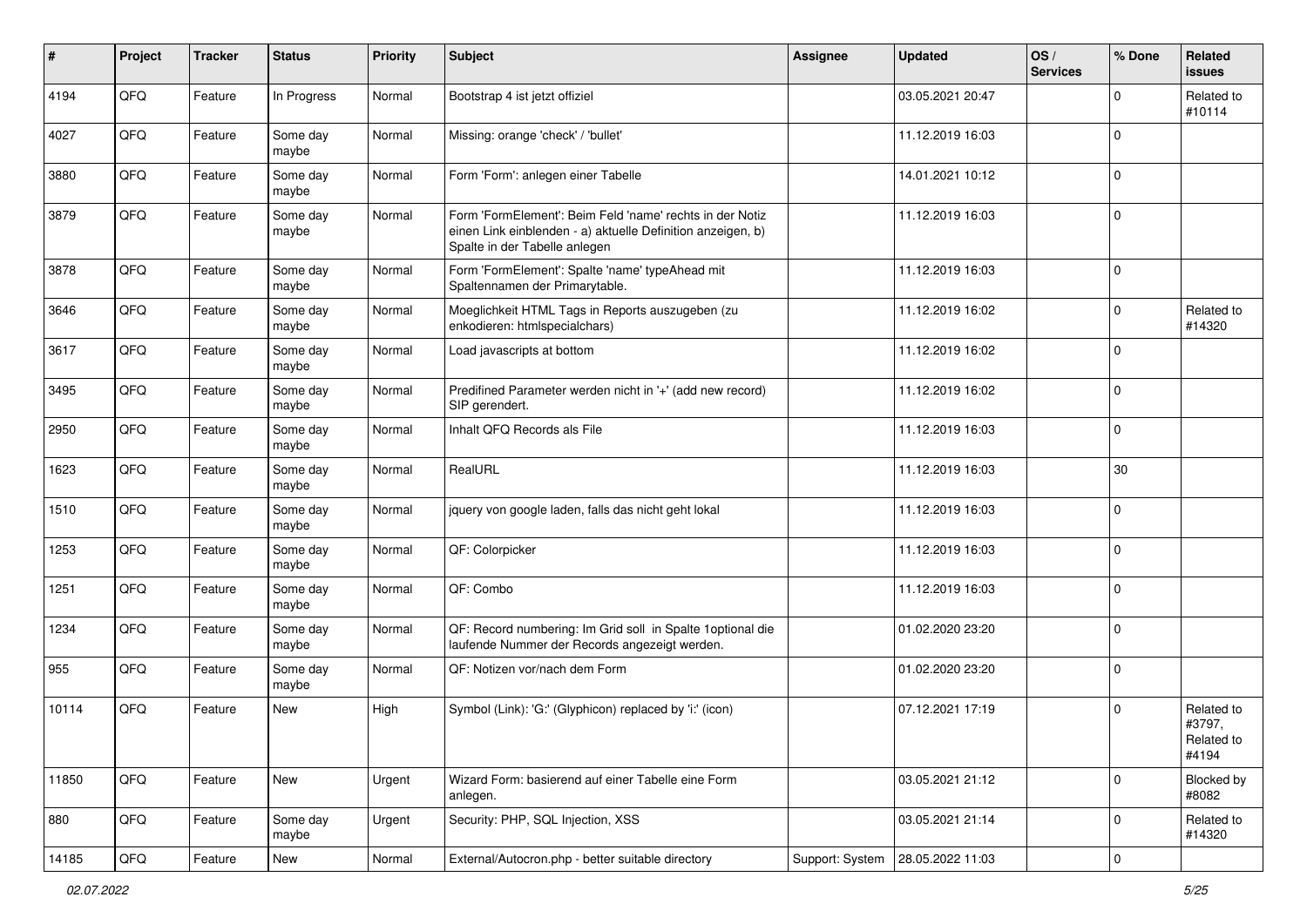| ∦     | Project | <b>Tracker</b> | <b>Status</b>     | <b>Priority</b> | <b>Subject</b>                                                                                                                                           | Assignee      | <b>Updated</b>   | OS/<br><b>Services</b> | % Done      | Related<br><b>issues</b>                                              |
|-------|---------|----------------|-------------------|-----------------|----------------------------------------------------------------------------------------------------------------------------------------------------------|---------------|------------------|------------------------|-------------|-----------------------------------------------------------------------|
| 13647 | QFQ     | Bug            | <b>New</b>        | Normal          | Autofocus funktioniert nicht auf Chrome                                                                                                                  | Benjamin Baer | 19.03.2022 17:44 |                        | $\Omega$    |                                                                       |
| 13528 | QFQ     | Bug            | <b>New</b>        | Normal          | gfg.io > releases: es wird kein neues Release angelegt                                                                                                   | Benjamin Baer | 19.03.2022 17:46 |                        | 0           |                                                                       |
| 9898  | QFQ     | Bug            | Feedback          | Normal          | Formular trotz Timeout gespeichert                                                                                                                       | Benjamin Baer | 01.02.2020 15:56 |                        | $\mathbf 0$ |                                                                       |
| 9535  | QFQ     | Bug            | Feedback          | Normal          | Report:  AS '_vertical' - column to wide - vertical >> rot45,<br>rot <sub>90</sub>                                                                       | Benjamin Baer | 01.02.2020 15:56 |                        | $\Omega$    |                                                                       |
| 6566  | QFQ     | Bug            | Priorize          | Normal          | Link Function 'delete': provided parameter missing on page<br>reload                                                                                     | Benjamin Baer | 03.01.2022 08:08 |                        | $\mathbf 0$ |                                                                       |
| 6140  | QFQ     | Bug            | Priorize          | Normal          | QFQ DnD Sort: Locked fields                                                                                                                              | Benjamin Baer | 21.03.2022 09:56 |                        | $\Omega$    |                                                                       |
| 4457  | QFQ     | <b>Bug</b>     | Priorize          | Normal          | typeahead: pressing return to select an item, saves the form<br>and closes the form.                                                                     | Benjamin Baer | 03.01.2022 08:01 |                        | $\Omega$    | Related to<br>#4398                                                   |
| 4454  | QFQ     | Bug            | Some day<br>maybe | Normal          | Required Elements: multiple elements in a row - whole row<br>marked if only one input is empty.                                                          | Benjamin Baer | 01.02.2020 23:20 |                        | $\Omega$    |                                                                       |
| 4398  | QFQ     | Bug            | Some day<br>maybe | Normal          | Typeahead: mouse click in a prefilled input opens a single<br>item dropdown with the current value - click on it seems to<br>set the value, not the key. | Benjamin Baer | 01.02.2020 23:20 |                        | $\Omega$    | Related to<br>#4457                                                   |
| 2665  | QFQ     | Bug            | Priorize          | Normal          | Dynamic Update funktioniert nicht, wenn beim<br>entsprechenden FormElement eine size angegeben ist.                                                      | Benjamin Baer | 03.01.2022 08:12 |                        | 30          |                                                                       |
| 2063  | QFQ     | Bug            | Some day<br>maybe | Normal          | Pills auf 'inaktiv' setzen falls keine Element auf dem Pill<br>sichtbar sind.                                                                            | Benjamin Baer | 11.12.2019 16:03 |                        | $\Omega$    | Related to<br>#3752                                                   |
| 11237 | QFQ     | Bug            | <b>New</b>        | High            | Radiobutton / parameter.buttonClass= btn-default - kein dirty<br>Trigger                                                                                 | Benjamin Baer | 03.05.2021 21:12 |                        | $\Omega$    | Related to<br>#10766                                                  |
| 11057 | QFQ     | Bug            | <b>New</b>        | High            | Checkboxes ohne span.checkmark im Report werden<br>ausgeblendet                                                                                          | Benjamin Baer | 03.05.2021 21:12 |                        | $\Omega$    | Related to<br>#11039                                                  |
| 12556 | QFQ     | Feature        | <b>New</b>        | Normal          | Pills Title: colored = static or dynamic on allrequiredgiven                                                                                             | Benjamin Baer | 19.03.2022 17:49 |                        | 0           |                                                                       |
| 12490 | QFQ     | Feature        | New               | Normal          | Loading Plugins in QFQ - see what tinymce does. (lazy<br>loading)                                                                                        | Benjamin Baer | 08.06.2022 10:37 |                        | $\mathbf 0$ | Related to<br>#12611,<br>Related to<br>#10013,<br>Related to<br>#7732 |
| 12476 | QFQ     | Feature        | New               | Normal          | clearMe: a) should trigger 'dirty', b) sticky on textarea resize                                                                                         | Benjamin Baer | 04.01.2022 08:40 |                        | $\Omega$    | Related to<br>#9528                                                   |
| 10003 | QFQ     | Feature        | Priorize          | Normal          | fieldset: stronger visualize group                                                                                                                       | Benjamin Baer | 12.02.2020 08:13 |                        | $\Omega$    |                                                                       |
| 9135  | QFQ     | Feature        | Priorize          | Normal          | Progress Bar generic / replace old hourglass download<br>popup                                                                                           | Benjamin Baer | 03.01.2022 07:43 |                        | $\mathbf 0$ |                                                                       |
| 9130  | QFQ     | Feature        | Some day<br>maybe | Normal          | tablesorter: Automatic Row numbering / Zeilenummer                                                                                                       | Benjamin Baer | 01.02.2020 23:22 |                        | $\Omega$    |                                                                       |
| 8522  | QFQ     | Feature        | Some day<br>maybe | Normal          | build QFQ - npm warnings                                                                                                                                 | Benjamin Baer | 01.02.2020 23:19 |                        | 50          |                                                                       |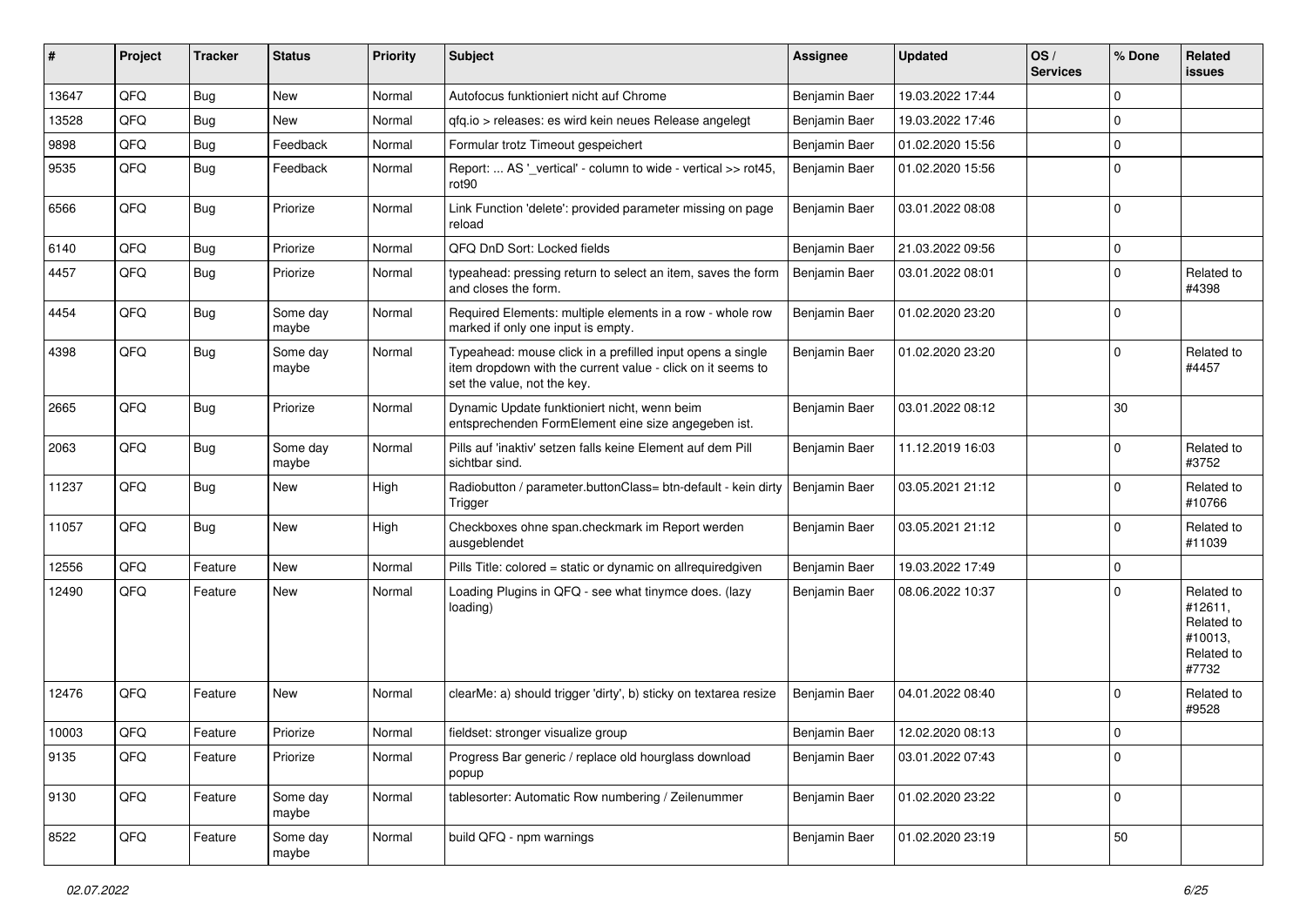| #     | Project | <b>Tracker</b> | <b>Status</b>     | <b>Priority</b> | <b>Subject</b>                                                                | <b>Assignee</b>     | <b>Updated</b>   | OS/<br><b>Services</b> | % Done      | Related<br>issues                                                      |
|-------|---------|----------------|-------------------|-----------------|-------------------------------------------------------------------------------|---------------------|------------------|------------------------|-------------|------------------------------------------------------------------------|
| 7965  | QFQ     | Feature        | Priorize          | Normal          | Input type 'text' with visual format - currency                               | Benjamin Baer       | 03.01.2022 07:45 |                        | $\Omega$    |                                                                        |
| 7732  | QFQ     | Feature        | Some day<br>maybe | Normal          | Javascript: Lazy Loading der add on libs                                      | Benjamin Baer       | 08.06.2022 10:38 |                        | $\Omega$    | Related to<br>#12611,<br>Related to<br>#12490,<br>Related to<br>#10013 |
| 7730  | QFQ     | Feature        | Priorize          | Normal          | SELECT Box: title in between                                                  | Benjamin Baer       | 01.02.2020 23:22 |                        | $\Omega$    |                                                                        |
| 6972  | QFQ     | Feature        | Some day<br>maybe | Normal          | Fabric Clipboard / cross browser tab                                          | Benjamin Baer       | 01.02.2020 23:21 |                        | $\mathbf 0$ |                                                                        |
| 6970  | QFQ     | Feature        | Some day<br>maybe | Normal          | tablesorter: default fuer 'sortReset' aendern von 'Ctrl' zu 'Alt'             | Benjamin Baer       | 01.02.2020 23:21 |                        | $\mathbf 0$ |                                                                        |
| 6870  | QFQ     | Feature        | Priorize          | Normal          | Click on '_link' triggers an API call                                         | Benjamin Baer       | 03.01.2022 08:25 |                        | $\mathbf 0$ |                                                                        |
| 6801  | QFQ     | Feature        | Priorize          | Normal          | Fabric: Maximize / FullIscreen                                                | Benjamin Baer       | 21.03.2022 09:56 |                        | 0           |                                                                        |
| 6224  | QFQ     | Feature        | Priorize          | Normal          | Dynamic update: fade in/out fields                                            | Benjamin Baer       | 21.03.2022 09:50 |                        | 0           |                                                                        |
| 5562  | QFQ     | Feature        | Priorize          | Normal          | Drag'n'Drop fuer Uploads                                                      | Benjamin Baer       | 21.03.2022 09:52 |                        | 0           | Related to<br>#9706                                                    |
| 5389  | QFQ     | Feature        | Some day<br>maybe | Normal          | QFQ Design: Multline label / note                                             | Benjamin Baer       | 01.02.2020 23:19 |                        | $\Omega$    |                                                                        |
| 5366  | QFQ     | Feature        | Priorize          | Normal          | Saving with keyboard shortcuts                                                | Benjamin Baer       | 21.03.2022 09:47 |                        | $\mathbf 0$ |                                                                        |
| 5024  | QFQ     | Feature        | Some day<br>maybe | Normal          | Fabric: Generate PDF with edits                                               | Benjamin Baer       | 01.02.2020 23:20 |                        | $\mathbf 0$ | Related to<br>#10704                                                   |
| 4420  | QFQ     | Feature        | Some day<br>maybe | Normal          | Client: Local Storage - store the changes of a form, local in<br>the browser. | Benjamin Baer       | 11.12.2019 16:02 |                        | $\mathbf 0$ |                                                                        |
| 3692  | QFQ     | Feature        | Some day<br>maybe | Normal          | QFQ Webseite                                                                  | Benjamin Baer       | 11.12.2019 16:02 |                        | 0           | Related to<br>#5033                                                    |
| 3415  | QFQ     | Feature        | Some day<br>maybe | Normal          | FE Login Box Templatefile                                                     | Benjamin Baer       | 11.12.2019 16:02 |                        | $\Omega$    |                                                                        |
| 9548  | QFQ     | Feature        | Feedback          | High            | FormElement: Pattern mismatch - optional report only on<br>focus lost         | Benjamin Baer       | 03.05.2021 21:14 |                        | $\Omega$    |                                                                        |
| 7602  | QFQ     | Feature        | ToDo              | High            | Multi Select: with checkboxes                                                 | Benjamin Baer       | 22.03.2022 09:07 |                        | $\mathbf 0$ |                                                                        |
| 7456  | QFQ     | <b>Bug</b>     | Some day<br>maybe | Low             | Todos in Code: solve or make ticket                                           | <b>Carsten Rose</b> | 16.09.2021 15:10 |                        | $\mathbf 0$ |                                                                        |
| 14323 | QFQ     | Bug            | In Progress       | Normal          | Report: render=both single - no impact                                        | Carsten Rose        | 19.06.2022 18:31 |                        | $\mathbf 0$ |                                                                        |
| 14305 | QFQ     | <b>Bug</b>     | New               | Normal          | Inline Report editing does not create history entries                         | Carsten Rose        | 10.06.2022 11:55 |                        | 0           |                                                                        |
| 14304 | QFQ     | <b>Bug</b>     | New               | Normal          | table sorter view safer does not work                                         | Carsten Rose        | 10.06.2022 11:49 |                        | 0           |                                                                        |
| 14283 | QFQ     | Bug            | Priorize          | Normal          | HEIC / HEIF convert doesn't trigger                                           | Carsten Rose        | 19.06.2022 16:37 |                        | 0           |                                                                        |
| 14233 | QFQ     | Bug            | New               | Normal          | AS_link: question - HTML is not rendered                                      | Carsten Rose        | 28.05.2022 11:02 |                        | 0           |                                                                        |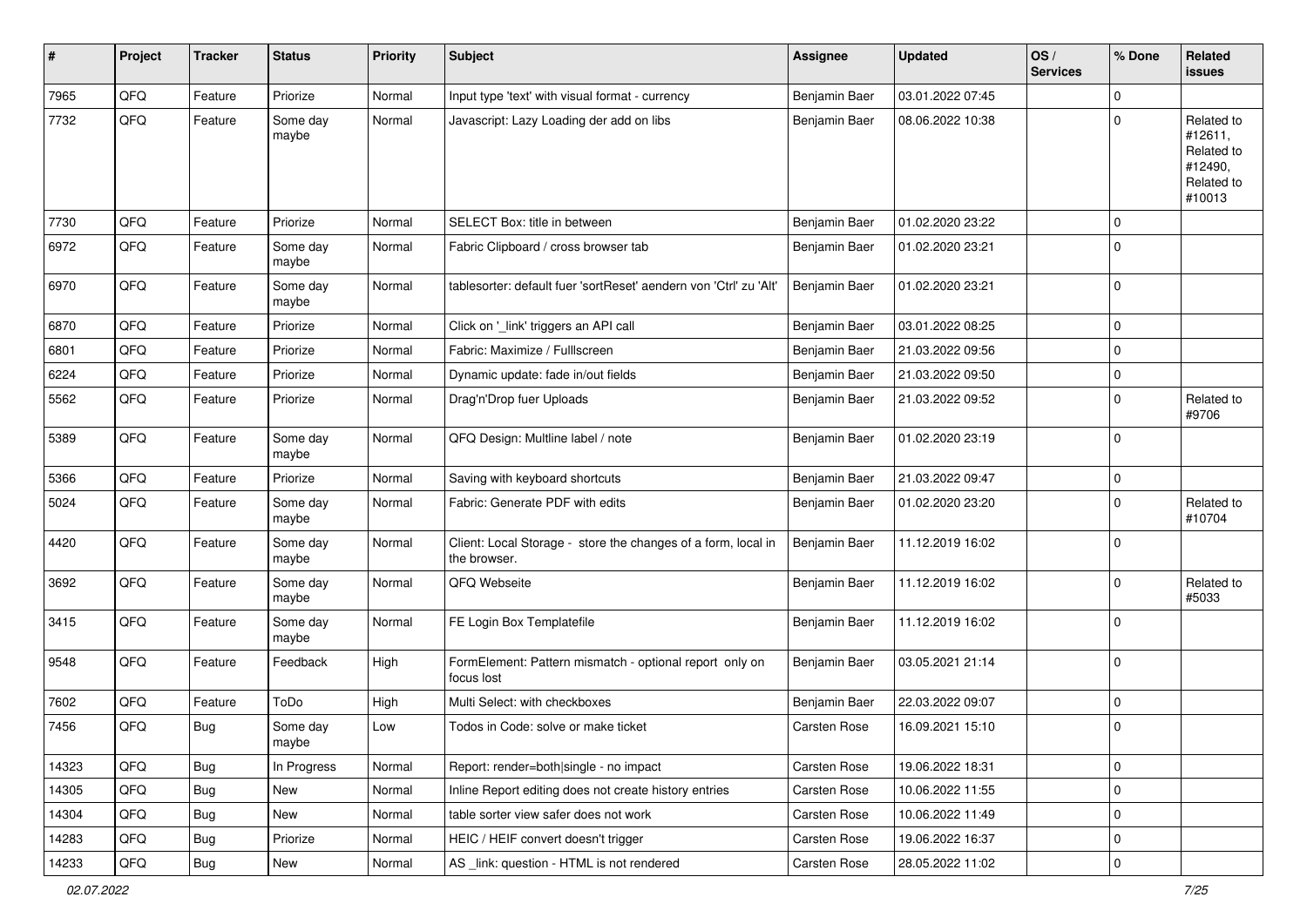| #     | Project | <b>Tracker</b> | <b>Status</b> | <b>Priority</b> | Subject                                                                                                                                             | Assignee            | <b>Updated</b>   | OS/<br><b>Services</b> | % Done      | Related<br>issues                             |
|-------|---------|----------------|---------------|-----------------|-----------------------------------------------------------------------------------------------------------------------------------------------------|---------------------|------------------|------------------------|-------------|-----------------------------------------------|
| 14175 | QFQ     | Bug            | In Progress   | Normal          | Opening a form with no QFQ Session cookie fails                                                                                                     | Carsten Rose        | 03.06.2022 10:40 |                        | $\Omega$    |                                               |
| 14091 | QFQ     | Bug            | New           | Normal          | inconsistent template path for twig                                                                                                                 | <b>Carsten Rose</b> | 19.04.2022 18:36 |                        | $\mathbf 0$ |                                               |
| 14077 | QFQ     | Bug            | New           | Normal          | As _link: Attribute 'class' missing by r:1 and r:3 - but should<br>set                                                                              | <b>Carsten Rose</b> | 28.05.2022 11:02 |                        | $\Omega$    | Related to<br>#5342,<br>Related to<br>#4343   |
| 13706 | QFQ     | Bug            | <b>New</b>    | Normal          | Wrong CheckType in FieldElement LastStatus of Form Cron                                                                                             | <b>Carsten Rose</b> | 21.01.2022 18:20 |                        | $\mathbf 0$ |                                               |
| 13659 | QFQ     | Bug            | New           | Normal          | wrong sanitize class applied to R-store                                                                                                             | Carsten Rose        | 15.01.2022 14:23 |                        | $\Omega$    |                                               |
| 13592 | QFQ     | Bug            | New           | Normal          | QFQ Build Queue: das vergeben von Tags klappt nicht. Es<br>werden keine Releases gebaut.                                                            | <b>Carsten Rose</b> | 19.03.2022 17:45 |                        | $\mathbf 0$ |                                               |
| 13460 | QFQ     | Bug            | <b>New</b>    | Normal          | Doc: Password set/reset  password should not processed<br>with 'html encode'                                                                        | <b>Carsten Rose</b> | 19.03.2022 17:46 |                        | $\Omega$    |                                               |
| 13451 | QFQ     | Bug            | New           | Normal          | Character Counter / Max Character: Problem in Safari                                                                                                | Carsten Rose        | 15.04.2022 17:18 |                        | $\mathbf 0$ |                                               |
| 13332 | QFQ     | Bug            | New           | Normal          | Multi Form: Required Felder werden visuell nicht markiert.                                                                                          | <b>Carsten Rose</b> | 19.03.2022 17:47 |                        | $\Omega$    |                                               |
| 13331 | QFQ     | Bug            | <b>New</b>    | Normal          | Multi Form: Clear Icon misplaced                                                                                                                    | <b>Carsten Rose</b> | 19.03.2022 17:47 |                        | $\mathbf 0$ |                                               |
| 12716 | QFQ     | Bug            | New           | Normal          | template group: Pattern only applied to first instance                                                                                              | <b>Carsten Rose</b> | 19.03.2022 17:47 |                        | $\Omega$    |                                               |
| 12714 | QFQ     | Bug            | <b>New</b>    | Normal          | Conversion of GIF to PDF broken when GIF contains Alpha.                                                                                            | <b>Carsten Rose</b> | 19.03.2022 17:49 |                        | $\Omega$    |                                               |
| 12581 | QFQ     | Bug            | New           | Normal          | Form.forward=close: Record 'new' in new browser tab ><br>save (& close) >> Form is not reloaded with new created<br>record id and stays in mode=new | <b>Carsten Rose</b> | 19.03.2022 17:48 |                        | l O         |                                               |
| 12546 | QFQ     | <b>Bug</b>     | Feedback      | Normal          | Branch 'Development' - Unit Tests mit dirty workaround<br>angepasst                                                                                 | <b>Carsten Rose</b> | 19.03.2022 17:48 |                        | $\Omega$    |                                               |
| 12520 | QFQ     | Bug            | <b>New</b>    | Normal          | Switch FE User: still active even FE User session expired                                                                                           | <b>Carsten Rose</b> | 19.03.2022 17:48 |                        | $\Omega$    |                                               |
| 12512 | QFQ     | Bug            | New           | Normal          | Some MySQL Installation can't use 'stored procedures'                                                                                               | Carsten Rose        | 19.03.2022 17:48 |                        | $\mathbf 0$ |                                               |
| 12327 | QFQ     | Bug            | New           | Normal          | Copy to clipboard: Glyphicon can not be changed                                                                                                     | <b>Carsten Rose</b> | 27.12.2021 17:59 |                        | $\Omega$    |                                               |
| 12325 | QFQ     | Bug            | Priorize      | Normal          | MultiDB form.dblndex not working for report syntax                                                                                                  | Carsten Rose        | 07.09.2021 13:37 |                        | $\Omega$    | Related to<br>#12145,<br>Related to<br>#12314 |
| 12187 | QFQ     | Bug            | <b>New</b>    | Normal          | Trigger FormAsFile() via Report: probably problem with multi<br>DB setup                                                                            | <b>Carsten Rose</b> | 20.03.2021 21:20 |                        | $\Omega$    |                                               |
| 12133 | QFQ     | <b>Bug</b>     | New           | Normal          | NPM, phpSpreadSheet aktualisieren                                                                                                                   | <b>Carsten Rose</b> | 15.03.2021 09:04 |                        | l 0         |                                               |
| 12045 | QFQ     | <b>Bug</b>     | New           | Normal          | templateGroup afterSave FE: Aufruf ohne<br>sglHonorFormElements funktioniert nicht                                                                  | Carsten Rose        | 18.02.2021 16:33 |                        | $\mathbf 0$ |                                               |
| 12040 | QFQ     | <b>Bug</b>     | New           | Normal          | FE Mode 'hidden' für zwei FEs auf einer Zeile                                                                                                       | Carsten Rose        | 18.02.2021 10:13 |                        | $\mathbf 0$ |                                               |
| 11752 | QFQ     | <b>Bug</b>     | New           | Normal          | checkbox renders multiple input elements with same name                                                                                             | Carsten Rose        | 17.12.2020 14:58 |                        | $\mathbf 0$ | Related to<br>#11750                          |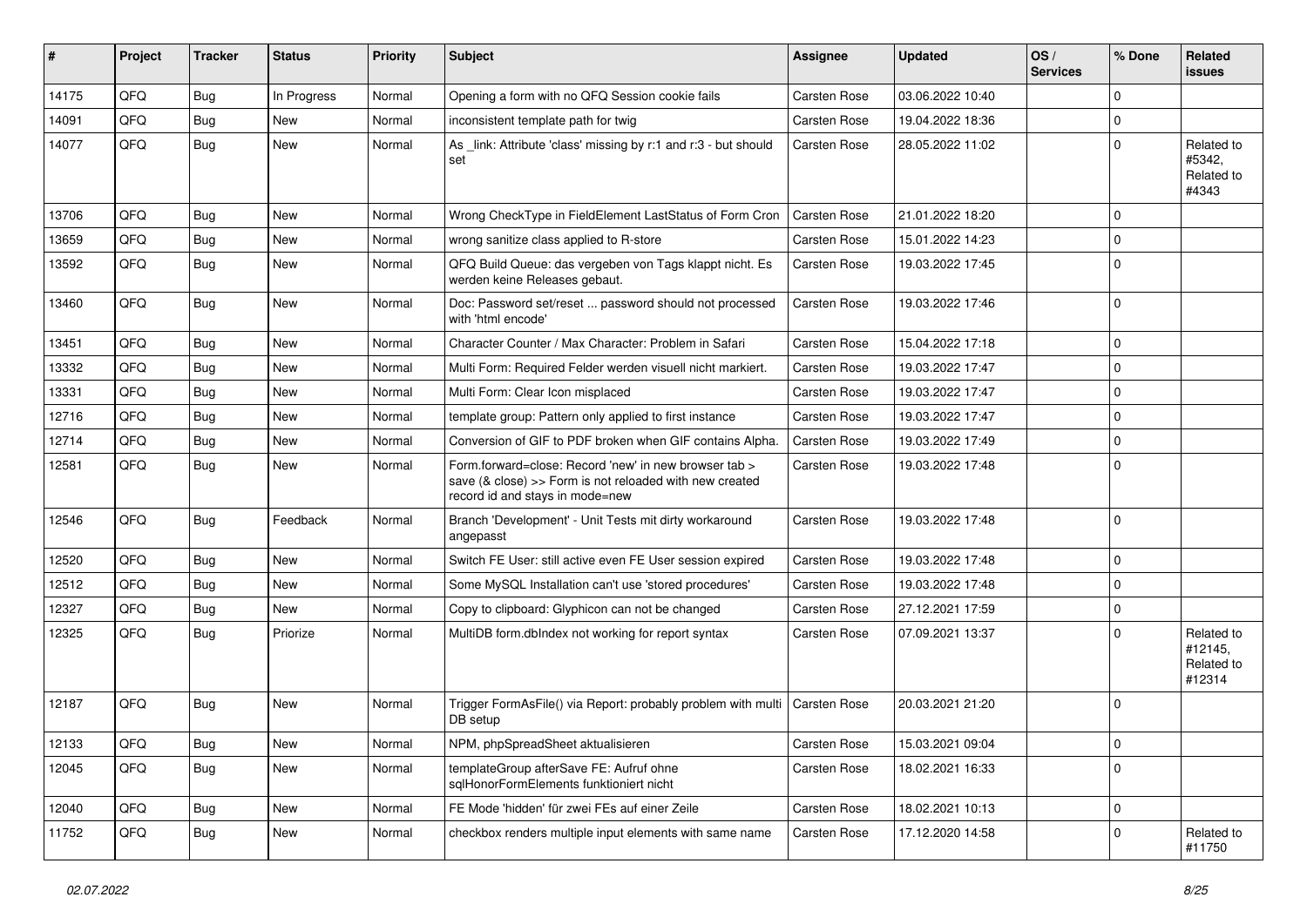| $\vert$ # | Project | <b>Tracker</b> | <b>Status</b> | <b>Priority</b> | Subject                                                                                                  | Assignee     | <b>Updated</b>   | OS/<br><b>Services</b> | % Done         | Related<br><b>issues</b>                                                                                                       |
|-----------|---------|----------------|---------------|-----------------|----------------------------------------------------------------------------------------------------------|--------------|------------------|------------------------|----------------|--------------------------------------------------------------------------------------------------------------------------------|
| 11695     | QFQ     | <b>Bug</b>     | <b>New</b>    | Normal          | MultiForm required FE Error                                                                              | Carsten Rose | 04.12.2020 13:34 |                        | $\Omega$       |                                                                                                                                |
| 11668     | QFQ     | <b>Bug</b>     | New           | Normal          | Play function.sql - problem with mysql                                                                   | Carsten Rose | 03.05.2021 20:48 |                        | $\mathbf 0$    |                                                                                                                                |
| 11667     | QFQ     | Bug            | <b>New</b>    | Normal          | MySQL mariadb-server-10.3: Incorrect datetime value                                                      | Carsten Rose | 03.05.2021 20:48 |                        | $\mathbf 0$    |                                                                                                                                |
| 11517     | QFQ     | Bug            | In Progress   | Normal          | extraButtonInfo Broken for multiple FormElements                                                         | Carsten Rose | 12.05.2022 13:12 |                        | $\mathbf 0$    | Related to<br>#7890,<br>Related to<br>#3811, Has<br>duplicate<br>#10905, Has<br>duplicate<br>#10553, Has<br>duplicate<br>#6779 |
| 11239     | QFQ     | <b>Bug</b>     | <b>New</b>    | Normal          | Radiobutton (plain): horizontales Rendern abhängig vom<br>Datentyp in der Datenbank                      | Carsten Rose | 30.09.2020 18:37 |                        | $\Omega$       |                                                                                                                                |
| 10937     | QFQ     | <b>Bug</b>     | <b>New</b>    | Normal          | Fehler mit abhängigen Select- Feldern beim Positionieren                                                 | Carsten Rose | 12.11.2020 23:45 |                        | $\mathbf 0$    |                                                                                                                                |
| 10704     | QFQ     | <b>Bug</b>     | New           | Normal          | wkhtml problem rendering fullCalendar.js / fabric.js >><br>successor: puppeteer                          | Carsten Rose | 12.11.2020 23:45 |                        | $\mathbf 0$    | Related to<br>#5024,<br>Related to<br>#4650,<br>Related to<br>#10715                                                           |
| 10661     | QFQ     | Bug            | In Progress   | Normal          | Typo3 Warnungen                                                                                          | Carsten Rose | 07.09.2021 13:23 |                        | $\mathbf 0$    | Related to<br>#12440                                                                                                           |
| 10658     | QFQ     | <b>Bug</b>     | New           | Normal          | processReadOnly broken                                                                                   | Carsten Rose | 27.05.2020 17:55 |                        | $\mathbf 0$    |                                                                                                                                |
| 10588     | QFQ     | <b>Bug</b>     | <b>New</b>    | Normal          | typeahed Tag: Doku anpassen                                                                              | Carsten Rose | 12.11.2020 23:45 |                        | $\mathbf 0$    |                                                                                                                                |
| 10322     | QFQ     | <b>Bug</b>     | New           | Normal          | FormElement / Radio: missing column 'enum' >> FE not<br>reported                                         | Carsten Rose | 07.05.2020 09:37 |                        | $\mathbf 0$    |                                                                                                                                |
| 10082     | QFQ     | Bug            | New           | Normal          | FE.type=SELECT - 'sanatize' Class                                                                        | Carsten Rose | 07.05.2020 09:36 |                        | $\mathbf 0$    | Related to<br>#10081                                                                                                           |
| 9975      | QFQ     | <b>Bug</b>     | Priorize      | Normal          | Dropdown Menu: 'r:3' broken                                                                              | Carsten Rose | 01.02.2020 10:13 |                        | $\mathbf 0$    |                                                                                                                                |
| 9958      | QFQ     | <b>Bug</b>     | Priorize      | Normal          | Broken subrecord query: no error message                                                                 | Carsten Rose | 05.02.2021 15:15 |                        | $\mathbf 0$    |                                                                                                                                |
| 9947      | QFQ     | <b>Bug</b>     | Priorize      | Normal          | Unwanted error message if missing 'typeAheadSqlPrefetch'                                                 | Carsten Rose | 01.02.2020 10:13 |                        | $\mathbf 0$    |                                                                                                                                |
| 9862      | QFG     | <b>Bug</b>     | Priorize      | Normal          | Failed writing to sql mail qfq.log should throw an exception                                             | Carsten Rose | 01.02.2020 10:13 |                        | $\pmb{0}$      |                                                                                                                                |
| 9834      | QFQ     | Bug            | Priorize      | Normal          | Input elements with tag 'disabled' are missing on<br>form-submit: server option 'processReadOnly' broken | Carsten Rose | 07.12.2021 16:43 |                        | $\mathbf 0$    | Related to<br>#9691,<br>Related to<br>#5305, Has<br>duplicate<br>#12331                                                        |
| 9783      | QFG     | Bug            | New           | Normal          | Email with special characters                                                                            | Carsten Rose | 01.02.2020 23:22 |                        | $\overline{0}$ |                                                                                                                                |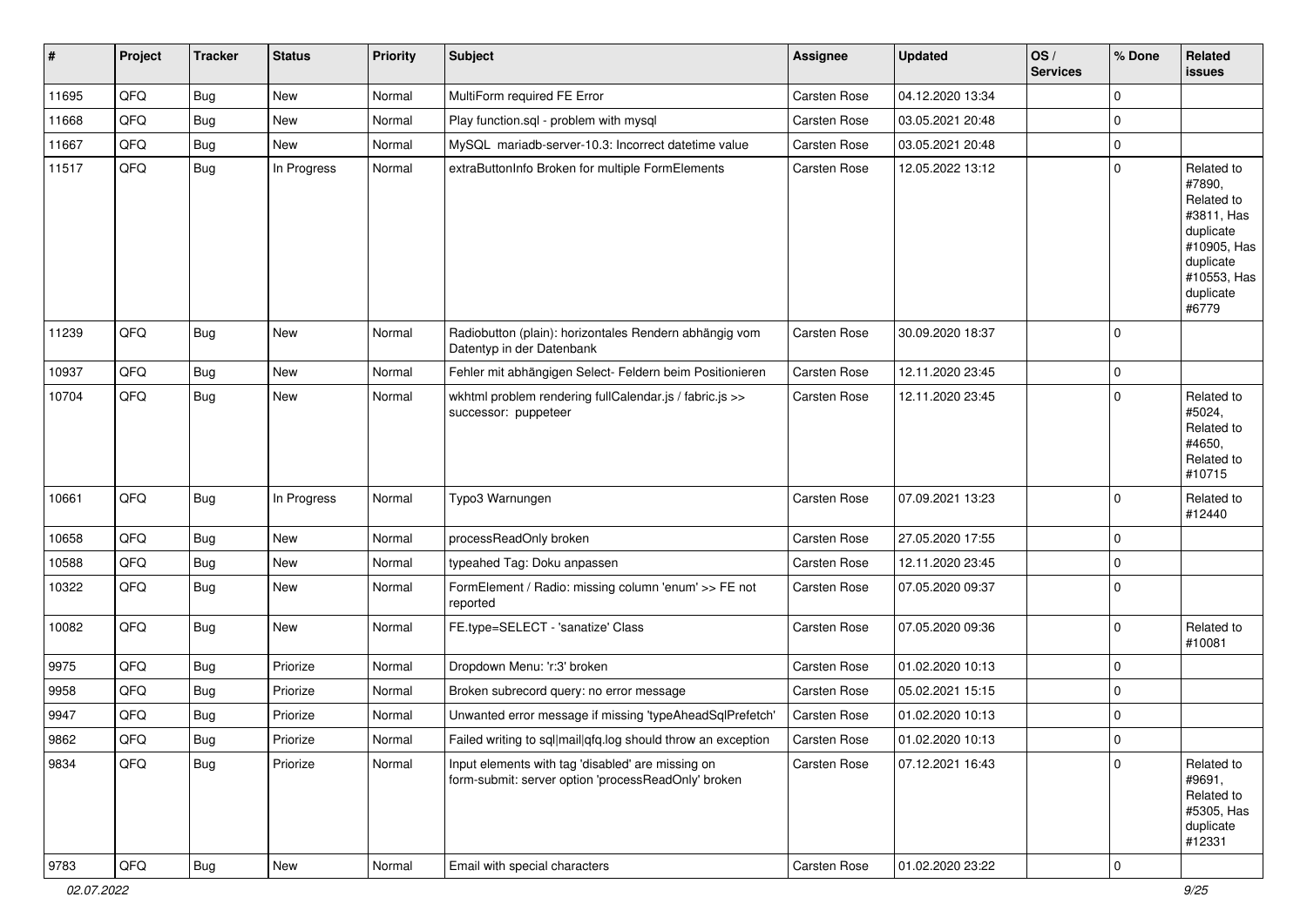| $\pmb{\#}$ | Project | <b>Tracker</b> | <b>Status</b>     | <b>Priority</b> | Subject                                                                                               | <b>Assignee</b>     | <b>Updated</b>   | OS/<br><b>Services</b> | % Done      | Related<br>issues    |
|------------|---------|----------------|-------------------|-----------------|-------------------------------------------------------------------------------------------------------|---------------------|------------------|------------------------|-------------|----------------------|
| 9773       | QFQ     | Bug            | <b>New</b>        | Normal          | form.parameter.formModeGlobal=requiredOff                                                             | Carsten Rose        | 01.02.2020 15:56 |                        | $\Omega$    |                      |
| 9691       | QFQ     | Bug            | In Progress       | Normal          | Checkbox: dynamic update > readonly                                                                   | <b>Carsten Rose</b> | 01.02.2020 23:22 |                        | 50          | Related to<br>#9834  |
| 9669       | QFQ     | Bug            | Some day<br>maybe | Normal          | Checkbox / Template Group: radio/checkbox visible broken<br>after 'add'                               | <b>Carsten Rose</b> | 16.06.2021 13:47 |                        | 0           | Related to<br>#8091  |
| 9533       | QFQ     | Bug            | <b>New</b>        | Normal          | FE.type=upload: Check in 'beforeSave' if upload is given                                              | <b>Carsten Rose</b> | 01.02.2020 23:22 |                        | $\Omega$    | Related to<br>#11523 |
| 9317       | QFQ     | Bug            | <b>New</b>        | Normal          | FE.type=note: with dynamic show/hidden an empty label<br>causes trouble                               | <b>Carsten Rose</b> | 01.02.2020 23:22 |                        | $\Omega$    |                      |
| 9281       | QFQ     | Bug            | Some day<br>maybe | Normal          | Allow STRICT_TRANS_TABLES                                                                             | Carsten Rose        | 02.01.2021 18:43 |                        | 0           |                      |
| 9275       | QFQ     | Bug            | <b>New</b>        | Normal          | autcron: t3 page, which takes to long to respond, is not<br>reported properly                         | <b>Carsten Rose</b> | 01.02.2020 23:22 |                        | 100         |                      |
| 9177       | QFQ     | Bug            | New               | Normal          | Bug? QFQ tries to save an action FE, which has real<br>existing column name                           | <b>Carsten Rose</b> | 01.02.2020 23:22 |                        | 0           |                      |
| 9127       | QFQ     | <b>Bug</b>     | <b>New</b>        | Normal          | Error Message: change 'roll over' color - text not readable                                           | <b>Carsten Rose</b> | 01.02.2020 23:22 |                        | 0           |                      |
| 9077       | QFQ     | Bug            | <b>New</b>        | Normal          | typeAheadSql: report broken SQL                                                                       | <b>Carsten Rose</b> | 29.06.2022 22:35 |                        | $\Omega$    | Related to<br>#4018  |
| 9013       | QFQ     | Bug            | <b>New</b>        | Normal          | Error in Twig template not handled                                                                    | Carsten Rose        | 20.10.2021 13:43 |                        | $\Omega$    |                      |
| 8106       | QFQ     | Bug            | Some day<br>maybe | Normal          | Dynamic Update: Feld kann nicht auf empty zurückgesetzt<br>werden                                     | <b>Carsten Rose</b> | 11.12.2019 16:01 |                        | 0           |                      |
| 8049       | QFQ     | <b>Bug</b>     | <b>New</b>        | Normal          | FE.type=note, column 'value': text moves some pixel to top<br>after save                              | <b>Carsten Rose</b> | 01.02.2020 23:22 |                        | 0           |                      |
| 8037       | QFQ     | Bug            | Priorize          | Normal          | FE.type=upload (advanced mode): {{slaveId:V}} missing<br>during dynamic update                        | <b>Carsten Rose</b> | 01.02.2020 10:13 |                        | $\Omega$    |                      |
| 7890       | QFQ     | Bug            | New               | Normal          | FormElement 'required': extraButtonInfo not aligned                                                   | <b>Carsten Rose</b> | 11.06.2021 21:17 |                        | 0           | Related to<br>#11517 |
| 7795       | QFQ     | Bug            | <b>New</b>        | Normal          | Readonly Form: Typeahead-Felder                                                                       | <b>Carsten Rose</b> | 01.02.2020 23:22 |                        | $\Omega$    | Related to<br>#10640 |
| 7685       | QFQ     | Bug            | <b>New</b>        | Normal          | Open FormElement from QFQ error message and save<br>modified record: error about missing {{formId:F}} | Carsten Rose        | 01.02.2020 23:22 |                        | $\Omega$    |                      |
| 7656       | QFQ     | Bug            | Priorize          | Normal          | FE with required, 'pattern' and 'extraButtonLock': always<br>complain about missing value             | <b>Carsten Rose</b> | 01.02.2020 10:13 |                        | 0           |                      |
| 7616       | QFQ     | <b>Bug</b>     | Priorize          | Normal          | Selectlist with Enum & Dynamic Update                                                                 | Carsten Rose        | 01.02.2020 10:13 |                        | $\mathbf 0$ |                      |
| 7574       | QFQ     | Bug            | New               | Normal          | Substitute error: form element not reported / dont parse<br>Form.note                                 | Carsten Rose        | 01.02.2020 23:21 |                        | 0           |                      |
| 7547       | QFQ     | <b>Bug</b>     | New               | Normal          | Error Message in afterSave: wrong parameter column<br>reported                                        | Carsten Rose        | 01.02.2020 23:22 |                        | 0           |                      |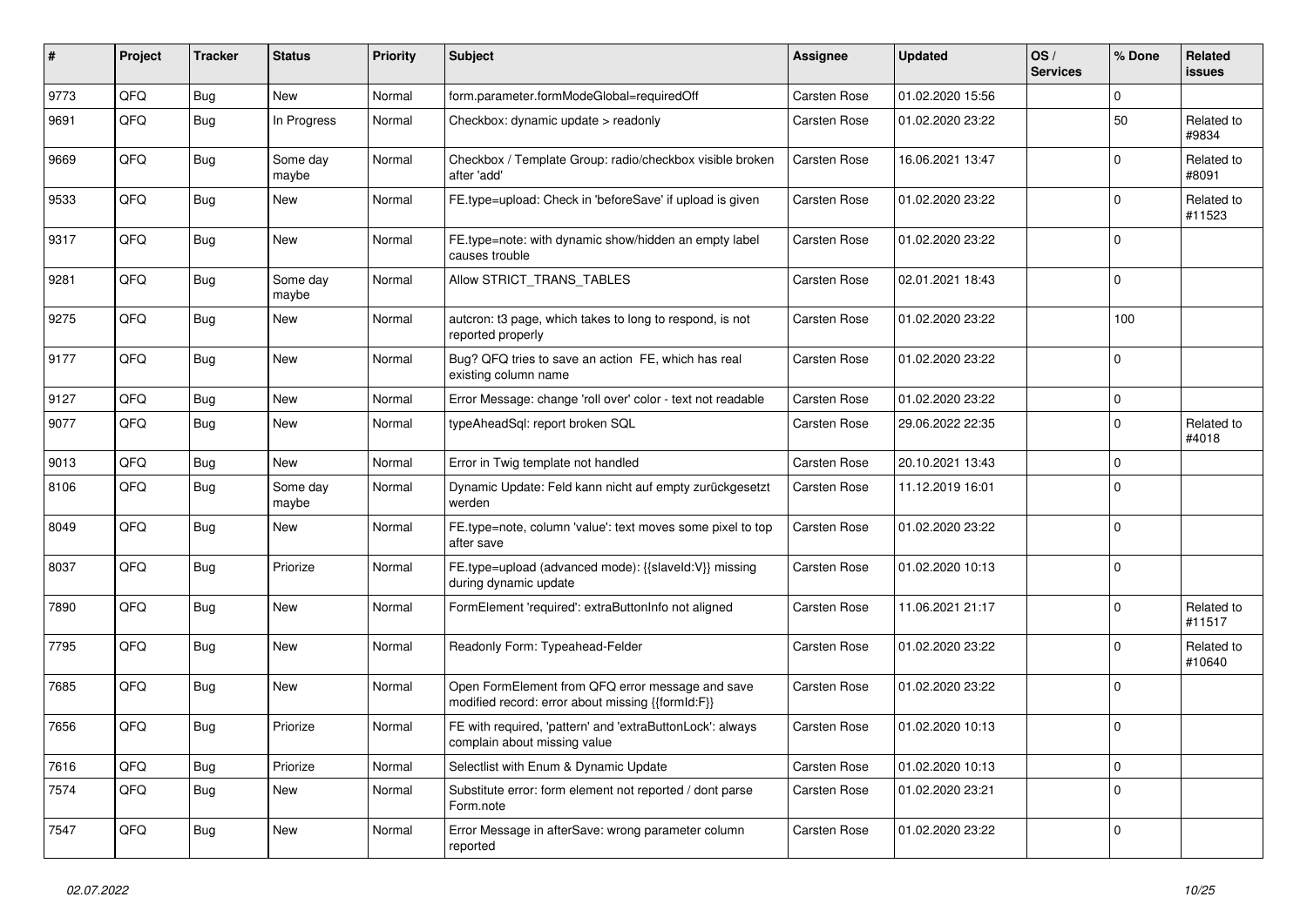| #    | Project | <b>Tracker</b> | <b>Status</b>     | <b>Priority</b> | <b>Subject</b>                                                                                                       | Assignee            | <b>Updated</b>   | OS/<br><b>Services</b> | % Done      | Related<br>issues                              |
|------|---------|----------------|-------------------|-----------------|----------------------------------------------------------------------------------------------------------------------|---------------------|------------------|------------------------|-------------|------------------------------------------------|
| 7524 | QFQ     | Bug            | <b>New</b>        | Normal          | QFQ throws a 'General Error' if 'fileadmin/protected/log/' is<br>not writeable                                       | <b>Carsten Rose</b> | 01.02.2020 23:22 |                        | $\Omega$    |                                                |
| 7513 | QFQ     | Bug            | New               | Normal          | Radios not correct aligned                                                                                           | <b>Carsten Rose</b> | 01.02.2020 23:22 |                        | $\Omega$    |                                                |
| 7512 | QFQ     | Bug            | <b>New</b>        | Normal          | FE: inputType=number >> 'pattern' is not respected                                                                   | Carsten Rose        | 01.02.2020 23:22 |                        | $\Omega$    |                                                |
| 7261 | QFQ     | Bug            | New               | Normal          | Report pathFilename for user without path, only the filename                                                         | <b>Carsten Rose</b> | 01.02.2020 23:21 |                        | $\Omega$    |                                                |
| 7219 | QFQ     | Bug            | <b>New</b>        | Normal          | typeSheadSql / typeAheadSqlPrefetch: change to curly<br>braces                                                       | Carsten Rose        | 01.02.2020 23:21 |                        | $\Omega$    |                                                |
| 7014 | QFQ     | Bug            | New               | Normal          | Sending invalid emails succeeds when<br>debug.redirectAllMailTo is set                                               | <b>Carsten Rose</b> | 01.02.2020 23:21 |                        | $\Omega$    |                                                |
| 7002 | QFQ     | Bug            | New               | Normal          | Dynamic Update: row does not disappear / appear                                                                      | Carsten Rose        | 01.02.2020 23:22 |                        | $\Omega$    |                                                |
| 6912 | QFQ     | Bug            | New               | Normal          | error Message Var 'deadline' already set in SIP - in Form<br>with FE.value={{deadline:R:::{{deadlinePeriod:Y}}}}     | <b>Carsten Rose</b> | 01.02.2020 23:21 |                        | $\Omega$    |                                                |
| 6677 | QFQ     | <b>Bug</b>     | New               | Normal          | Error message FE Action Element: no/wrong FE reference<br>who cause the problem.                                     | Carsten Rose        | 01.02.2020 23:21 |                        | $\Omega$    |                                                |
| 6574 | QFQ     | Bug            | Priorize          | Normal          | qfq.log: Fehlermeldung wurde angezeigt, aber nicht geloggt                                                           | <b>Carsten Rose</b> | 01.02.2020 10:13 |                        | $\Omega$    |                                                |
| 6483 | QFQ     | Bug            | New               | Normal          | R Store funktioniert nicht bei 'Report Notation' im FE                                                               | <b>Carsten Rose</b> | 01.02.2020 23:21 |                        | $\mathbf 0$ |                                                |
| 6462 | QFQ     | Bug            | <b>New</b>        | Normal          | File Upload: Nutzlose Fehlermeldung wenn Datei zu gross                                                              | <b>Carsten Rose</b> | 01.02.2020 23:21 |                        | $\Omega$    | Related to<br>#6139                            |
| 5991 | QFQ     | Bug            | Some day<br>maybe | Normal          | URLs with ' ' or long parameter are problematic                                                                      | <b>Carsten Rose</b> | 01.02.2020 23:19 |                        | $\Omega$    |                                                |
| 5768 | QFQ     | Bug            | Some day<br>maybe | Normal          | '{{pageLanguage:T}}' missing if QFQ is called via api                                                                | <b>Carsten Rose</b> | 01.02.2020 23:19 |                        | $\Omega$    |                                                |
| 5706 | QFQ     | Bug            | Some day<br>maybe | Normal          | upload: fileDestination needs to be sanatized                                                                        | <b>Carsten Rose</b> | 01.02.2020 23:19 |                        | $\mathbf 0$ |                                                |
| 5576 | QFQ     | Bug            | New               | Normal          | Using MySQL 'DROP' requires privilege - wich is not really<br>necessary.                                             | <b>Carsten Rose</b> | 01.02.2020 23:21 |                        | 0           |                                                |
| 5559 | QFQ     | Bug            | New               | Normal          | FE.type = Upload: 'accept' might contain variables                                                                   | <b>Carsten Rose</b> | 11.05.2020 21:23 |                        | $\mathbf 0$ |                                                |
| 5557 | QFQ     | Bug            | Some day<br>maybe | Normal          | Form load: STORE_RECORD filled, but should be empty                                                                  | <b>Carsten Rose</b> | 01.02.2020 23:19 |                        | $\Omega$    |                                                |
| 5305 | QFQ     | Bug            | <b>New</b>        | Normal          | Upload FormElement: nicht disabled by readonly Form                                                                  | Carsten Rose        | 16.06.2021 13:43 |                        | $\Omega$    | Related to<br>#9347,<br>Related to<br>#9834    |
| 5021 | QFQ     | <b>Bug</b>     | Some day<br>maybe | Normal          | FE.typ=extra - during save displays error 'datum2' already<br>filled in STORE_SIP - the value is stored nevertheless | Carsten Rose        | 01.02.2020 23:19 |                        | $\mathbf 0$ | Related to<br>#3875                            |
| 4771 | QFQ     | Bug            | Some day<br>maybe | Normal          | qfq: select-down-values empty after save (edit-form for<br>program administrators)                                   | <b>Carsten Rose</b> | 01.02.2020 23:20 |                        | $\Omega$    | Related to<br>#4549, Has<br>duplicate<br>#4282 |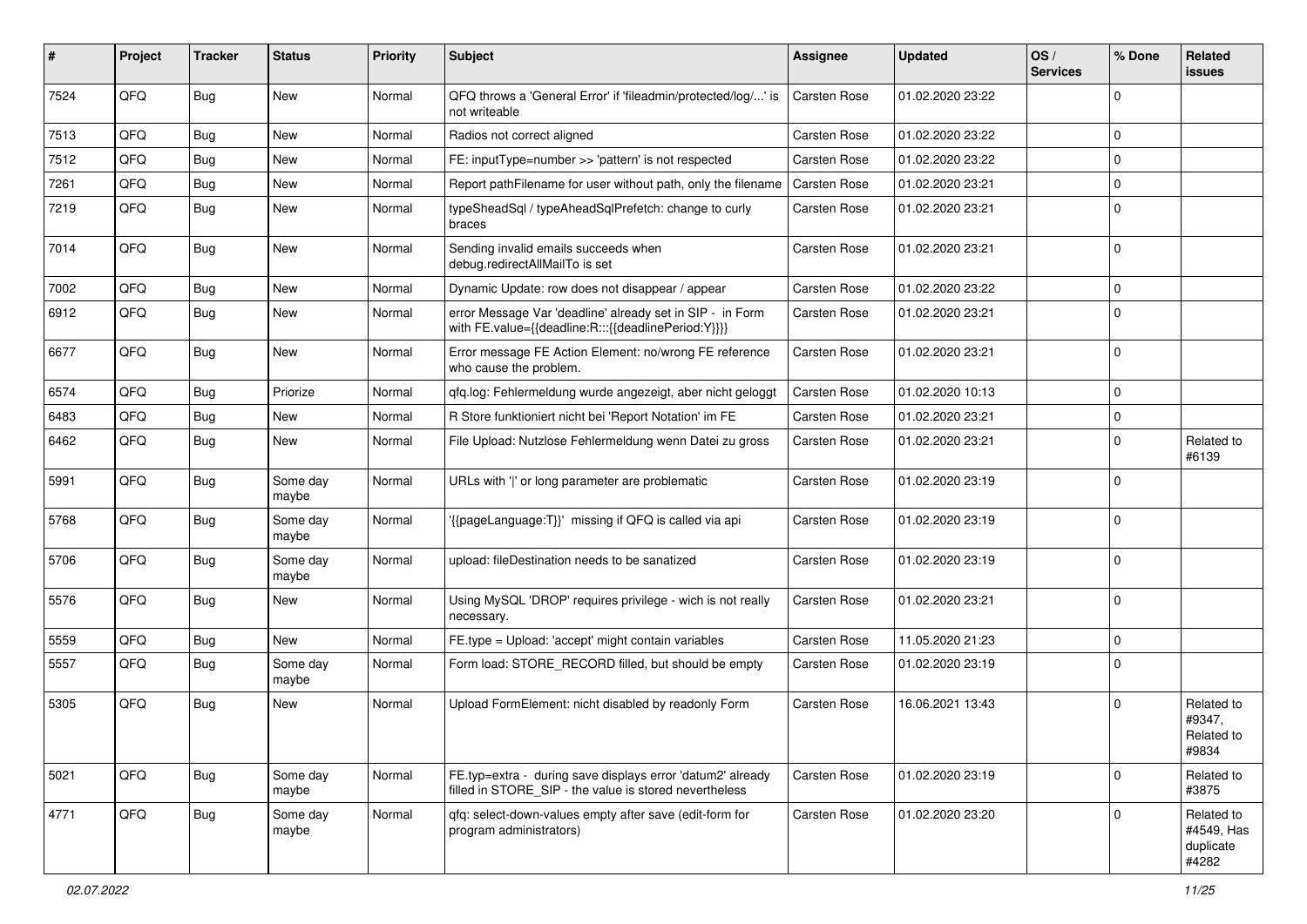| #    | Project | <b>Tracker</b> | <b>Status</b>     | <b>Priority</b> | <b>Subject</b>                                                                                                                | Assignee            | <b>Updated</b>   | OS/<br><b>Services</b> | % Done      | Related<br><b>issues</b>                    |
|------|---------|----------------|-------------------|-----------------|-------------------------------------------------------------------------------------------------------------------------------|---------------------|------------------|------------------------|-------------|---------------------------------------------|
| 4756 | QFQ     | <b>Bug</b>     | <b>New</b>        | Normal          | Form dirty even nothing changes                                                                                               | <b>Carsten Rose</b> | 11.12.2019 16:16 |                        | $\Omega$    |                                             |
| 4659 | QFQ     | <b>Bug</b>     | Some day<br>maybe | Normal          | infoButtonExtra                                                                                                               | Carsten Rose        | 01.02.2020 23:20 |                        | $\Omega$    |                                             |
| 4651 | QFQ     | <b>Bug</b>     | Some day<br>maybe | Normal          | Loading document" Modal wird angezeigt bei uzhcd type=2<br>Ansicht                                                            | <b>Carsten Rose</b> | 01.02.2020 23:20 |                        | $\Omega$    |                                             |
| 4583 | QFQ     | <b>Bug</b>     | Some day<br>maybe | Normal          | Dynamic Update bei TypeAhead Feldern                                                                                          | <b>Carsten Rose</b> | 01.02.2020 23:19 |                        | $\Omega$    |                                             |
| 4549 | QFQ     | <b>Bug</b>     | Some day<br>maybe | Normal          | TemplateGroups: FE.type SELECT loose selected value<br>after save                                                             | <b>Carsten Rose</b> | 01.02.2020 23:20 |                        | $\Omega$    | Related to<br>#4548,<br>Related to<br>#4771 |
| 4528 | QFQ     | <b>Bug</b>     | Some day<br>maybe | Normal          | extraButtonLock mit SQLAhead Bug                                                                                              | <b>Carsten Rose</b> | 01.02.2020 23:19 |                        | $\Omega$    |                                             |
| 4328 | QFQ     | <b>Bug</b>     | Some day<br>maybe | Normal          | Error Message: Show FE name/number on problems in FE                                                                          | <b>Carsten Rose</b> | 01.02.2020 23:20 |                        | $\Omega$    |                                             |
| 4293 | QFQ     | <b>Bug</b>     | Some day<br>maybe | Normal          | Download broken if token 'd:' is missing - but no error<br>message                                                            | Carsten Rose        | 11.12.2019 16:03 |                        | $\mathbf 0$ | Related to<br>#7514                         |
| 4092 | QFQ     | <b>Bug</b>     | Some day<br>maybe | Normal          | 1) Logging verbessern wann welches FE warum ausgefuehrt<br>wird, 2) Documentation: Best Practice Template Group               | Carsten Rose        | 01.02.2020 23:19 |                        | $\Omega$    | Related to<br>#3504                         |
| 4008 | QFQ     | Bug            | Some day<br>maybe | Normal          | FormElemen.type=sendmail: wrong 'TO' if 'real<br>name <rea@mail.to>' is used</rea@mail.to>                                    | <b>Carsten Rose</b> | 11.12.2019 16:03 |                        | $\Omega$    |                                             |
| 3895 | QFQ     | Bug            | Some day<br>maybe | Normal          | typeahead pedantic: on lehrkredit Idap webpass - if only one<br>person is in dropdown, such person can't be selected          | <b>Carsten Rose</b> | 11.12.2019 16:03 |                        | $\mathbf 0$ |                                             |
| 3882 | QFQ     | <b>Bug</b>     | Some day<br>maybe | Normal          | templateGroup: disable 'add' if limit is reached - funktioniert<br>nicht wenn bereits records existierten                     | Carsten Rose        | 11.12.2019 16:03 |                        | $\Omega$    |                                             |
| 3811 | QFQ     | <b>Bug</b>     | Some day<br>maybe | Normal          | Dynamic Update: extraButtonInfo - Text aktualisieren                                                                          | <b>Carsten Rose</b> | 11.12.2019 16:03 |                        | $\Omega$    | Related to<br>#11517                        |
| 3782 | QFQ     | <b>Bug</b>     | Priorize          | Normal          | Bei fehlerhafter Eingabe (z.B. Datum) sollte das erwartete<br>Format angezeigt werden                                         | <b>Carsten Rose</b> | 01.02.2020 10:13 |                        | $\Omega$    |                                             |
| 3750 | QFQ     | <b>Bug</b>     | Some day<br>maybe | Normal          | FE in a row: if one violates check, all are red                                                                               | <b>Carsten Rose</b> | 11.12.2019 16:03 |                        | $\Omega$    |                                             |
| 3682 | QFQ     | <b>Bug</b>     | Some day<br>maybe | Normal          | Dynamic update: Radio buttons                                                                                                 | <b>Carsten Rose</b> | 11.12.2019 16:02 |                        | $\Omega$    |                                             |
| 3588 | QFQ     | <b>Bug</b>     | Some day<br>maybe | Normal          | templateGroup: versteckte Elemente werden weiterhin<br>gespeichert.                                                           | <b>Carsten Rose</b> | 11.12.2019 16:02 |                        | $\Omega$    |                                             |
| 3547 | QFQ     | <b>Bug</b>     | <b>New</b>        | Normal          | FE of type 'note' causes writing of empty fields.                                                                             | <b>Carsten Rose</b> | 01.02.2020 23:21 |                        | $\mathbf 0$ |                                             |
| 3349 | QFQ     | <b>Bug</b>     | Some day<br>maybe | Normal          | config.qfq.ini: a) vertraegt keine '=' im Value (z.B. Passwort),<br>b) Values sollten in ticks einschliessbar sein (spaces, ) | <b>Carsten Rose</b> | 11.12.2019 16:02 |                        | $\Omega$    |                                             |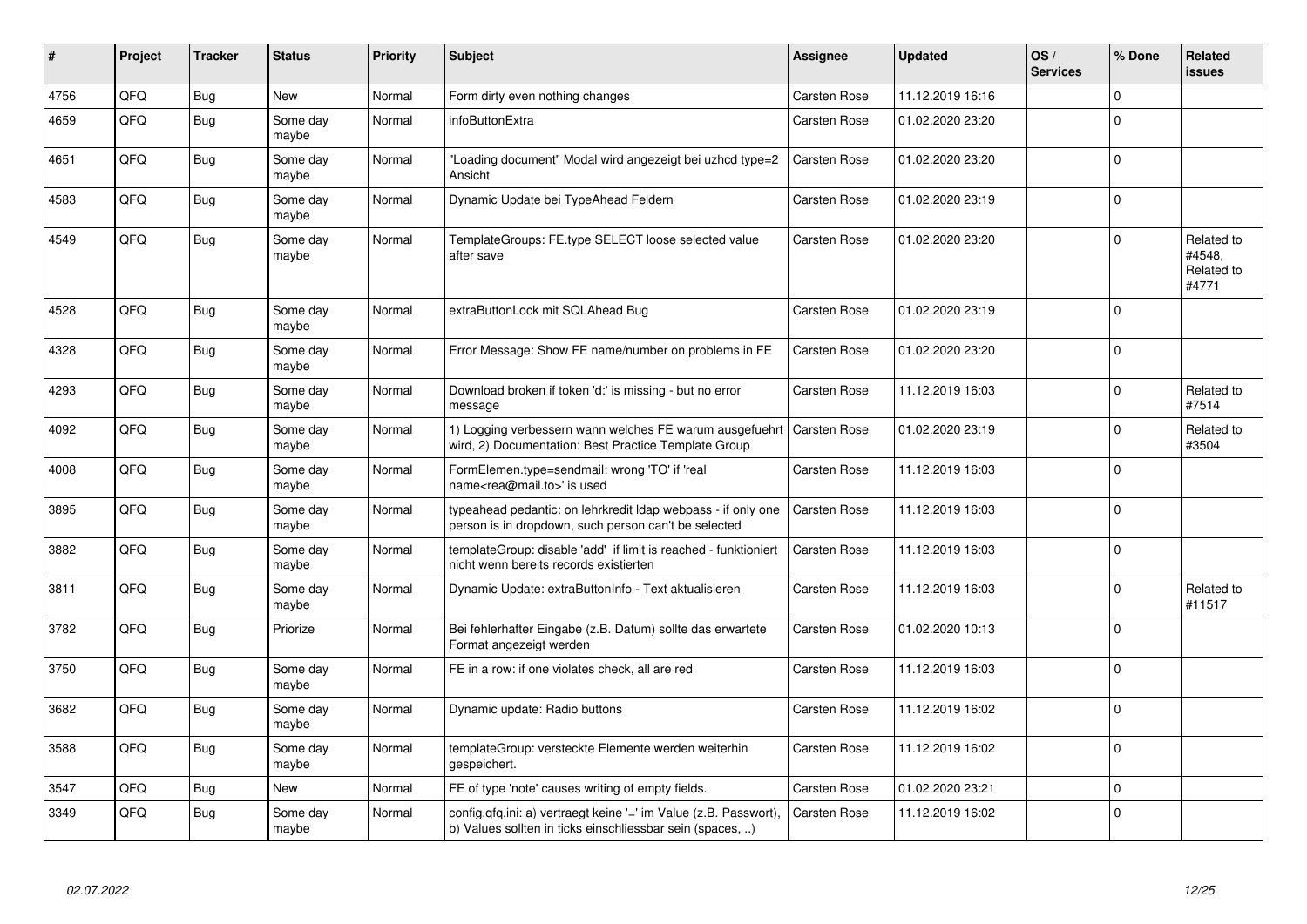| #     | Project        | <b>Tracker</b> | <b>Status</b>     | <b>Priority</b> | Subject                                                                                 | Assignee            | <b>Updated</b>   | OS/<br><b>Services</b> | % Done      | Related<br><b>issues</b>                                             |
|-------|----------------|----------------|-------------------|-----------------|-----------------------------------------------------------------------------------------|---------------------|------------------|------------------------|-------------|----------------------------------------------------------------------|
| 3130  | QFQ            | Bug            | Some day<br>maybe | Normal          | Debug Info's nicht korrekt nach 'New > Save'.                                           | <b>Carsten Rose</b> | 11.12.2019 16:03 |                        | $\mathbf 0$ | Related to<br>#3253                                                  |
| 2643  | QFQ            | I Bug          | Some day<br>maybe | Normal          | Zend / PHP Webinars anschauen                                                           | <b>Carsten Rose</b> | 01.02.2020 15:56 |                        | $\mathbf 0$ |                                                                      |
| 12974 | QFQ            | <b>Bug</b>     | New               | High            | Sanitize Queries in Action-Elements                                                     | <b>Carsten Rose</b> | 07.12.2021 17:19 |                        | $\mathbf 0$ |                                                                      |
| 12702 | QFQ            | <b>Bug</b>     | New               | High            | templateGroup: broken in multiDb Setup                                                  | <b>Carsten Rose</b> | 14.12.2021 16:02 |                        | 0           |                                                                      |
| 12670 | QFQ            | Bug            | New               | High            | Dropdown-Menu classes können nicht mehr angegeben<br>werden                             | <b>Carsten Rose</b> | 07.12.2021 17:19 |                        | 0           |                                                                      |
| 12513 | QFQ            | <b>Bug</b>     | New               | High            | Implement server side check of maxlength                                                | <b>Carsten Rose</b> | 07.12.2021 17:19 |                        | $\mathbf 0$ |                                                                      |
| 12463 | QFQ            | <b>Bug</b>     | ToDo              | High            | QFQ Function: 'function' and 'sql' on same level - output of<br>sql is shown two times. | <b>Carsten Rose</b> | 15.12.2021 16:31 |                        | $\mathbf 0$ |                                                                      |
| 12395 | QFQ            | <b>Bug</b>     | ToDo              | High            | QFQ Function: Result two times shown                                                    | <b>Carsten Rose</b> | 18.02.2022 08:59 |                        | $\mathbf 0$ |                                                                      |
| 10640 | QFQ            | Bug            | New               | High            | TypeAhead Tag: FE editierbar trotz readOnly                                             | Carsten Rose        | 03.05.2021 21:12 |                        | $\mathbf 0$ | Related to<br>#7795                                                  |
| 10508 | QFQ            | Bug            | New               | High            | Multi Form broken on Multi DB Instance                                                  | <b>Carsten Rose</b> | 03.05.2021 21:12 |                        | $\mathbf 0$ |                                                                      |
| 10506 | QFQ            | <b>Bug</b>     | New               | High            | Template Group broken on MultiDB instance                                               | Carsten Rose        | 03.05.2021 21:12 |                        | $\mathbf 0$ | Related to<br>#10505                                                 |
| 10081 | QFQ            | <b>Bug</b>     | New               | High            | Stale record lock after 'forbidden' character                                           | <b>Carsten Rose</b> | 03.05.2021 21:12 |                        | $\mathbf 0$ | Related to<br>#10082,<br>Related to<br>#9789                         |
| 9789  | QFQ            | Bug            | In Progress       | High            | Record Lock: release to early on 'leave page'                                           | <b>Carsten Rose</b> | 10.01.2022 09:25 |                        | 100         | Related to<br>#10081,<br>Related to<br>#9173,<br>Related to<br>#8702 |
| 9531  | QFQ            | Bug            | New               | High            | FE File: Dynamic Update / modeSql / required detected even   Carsten Rose<br>it not set |                     | 11.06.2021 20:32 |                        | $\Omega$    | Related to<br>#12398                                                 |
| 9347  | QFQ            | <b>Bug</b>     | New               | High            | FE.type=upload with dynamic show/hidden: required not<br>detected                       | <b>Carsten Rose</b> | 12.06.2021 10:40 |                        | $\Omega$    | Related to<br>#5305,<br>Related to<br>#12398                         |
| 9121  | $\mathsf{QFQ}$ | <b>Bug</b>     | Priorize          | High            | sip links have r and __dbIndexData set                                                  | Carsten Rose        | 12.06.2021 10:41 |                        | 0           |                                                                      |
| 8668  | QFQ            | <b>Bug</b>     | New               | High            | Pill disabled: dyamic mode 'hidden' not respected - FE is still<br>required             | <b>Carsten Rose</b> | 03.05.2021 21:14 |                        | 0           |                                                                      |
| 8431  | QFQ            | Bug            | New               | High            | autocron.php with wrong path                                                            | Carsten Rose        | 03.05.2021 21:14 |                        | 0           |                                                                      |
| 8083  | QFQ            | Bug            | New               | High            | FormEditor: primary table list does not respect<br>'indexDb={{indexData:Y}}'            | Carsten Rose        | 03.05.2021 21:14 |                        | 0           | Has<br>duplicate<br>#6678                                            |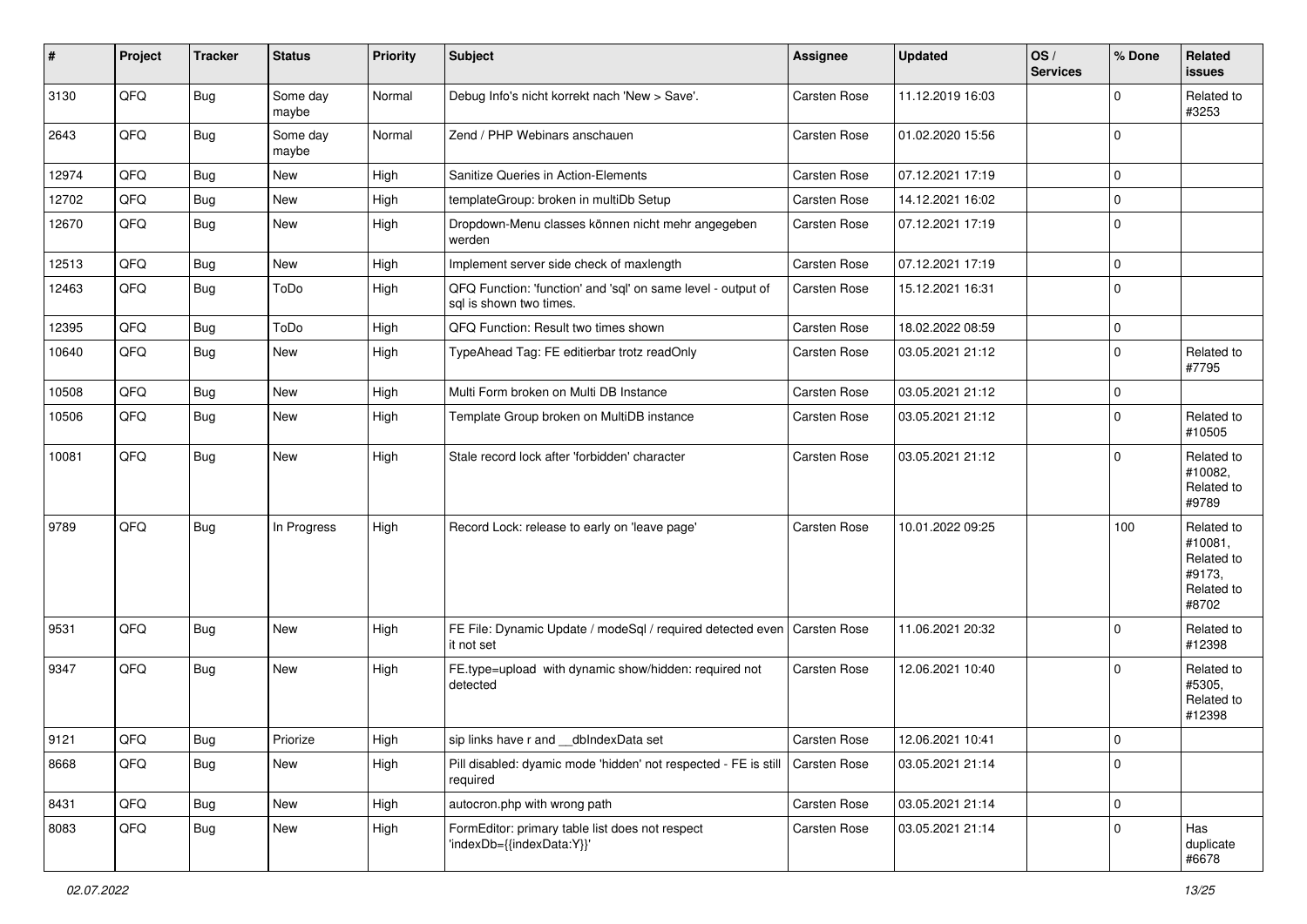| #     | Project | <b>Tracker</b> | <b>Status</b>              | <b>Priority</b> | Subject                                                                                                | <b>Assignee</b>     | <b>Updated</b>   | OS/<br><b>Services</b> | % Done      | Related<br>issues    |
|-------|---------|----------------|----------------------------|-----------------|--------------------------------------------------------------------------------------------------------|---------------------|------------------|------------------------|-------------|----------------------|
| 7899  | QFQ     | <b>Bug</b>     | New                        | High            | Fe.type=password / retype / required: always complain<br>about missing value                           | <b>Carsten Rose</b> | 03.05.2021 21:14 |                        | $\Omega$    |                      |
| 7650  | QFQ     | <b>Bug</b>     | <b>New</b>                 | High            | Optional do not show 'required' sign on FormElement                                                    | <b>Carsten Rose</b> | 03.05.2021 21:14 |                        | $\mathbf 0$ |                      |
| 6116  | QFQ     | <b>Bug</b>     | Priorize                   | High            | value of checkbox not saved                                                                            | <b>Carsten Rose</b> | 07.12.2021 17:19 |                        | $\Omega$    |                      |
| 5459  | QFQ     | <b>Bug</b>     | New                        | High            | Multi DB: spread system tables between 'QFQ' and<br>'Data'-DB                                          | <b>Carsten Rose</b> | 03.05.2021 21:14 |                        | $\Omega$    | Related to<br>#4720  |
| 5221  | QFQ     | <b>Bug</b>     | New                        | High            | Download Dialog: Bleibt stehen in FF wenn Datei<br>automatisch gespeichert wird.                       | <b>Carsten Rose</b> | 03.05.2021 21:14 |                        | $\mathbf 0$ |                      |
| 4279  | QFQ     | <b>Bug</b>     | Some day<br>maybe          | High            | config.linkVars lost                                                                                   | <b>Carsten Rose</b> | 03.05.2021 21:14 |                        | $\mathbf 0$ |                      |
| 3570  | QFQ     | <b>Bug</b>     | Some day<br>maybe          | High            | Formular mit prmitnew permitEdit=Always wird nicht<br>aufgerufen (ist leer)                            | <b>Carsten Rose</b> | 03.05.2021 21:14 |                        | $\mathbf 0$ |                      |
| 3109  | QFQ     | Bug            | Some day<br>maybe          | High            | RealUrl: Links werden nicht korrekt gerendert                                                          | <b>Carsten Rose</b> | 03.05.2021 21:14 |                        | $\mathbf 0$ |                      |
| 3061  | QFQ     | Bug            | Some day<br>maybe          | High            | winstitute: mysql connection durcheinander - nmhp17<br>(ag7)/QFQ arbeitet mit DB/Tabellen von biostat. | <b>Carsten Rose</b> | 03.05.2021 21:14 |                        | $\Omega$    |                      |
| 12545 | QFQ     | <b>Bug</b>     | <b>New</b>                 | Urgent          | sql.log not created / updated                                                                          | <b>Carsten Rose</b> | 14.12.2021 16:02 |                        | $\Omega$    |                      |
| 12468 | QFQ     | <b>Bug</b>     | New                        | Urgent          | Form: update Form.title after save                                                                     | <b>Carsten Rose</b> | 03.05.2021 21:12 |                        | $\mathbf 0$ |                      |
| 9534  | QFQ     | <b>Bug</b>     | Priorize                   | Urgent          | FE.type=upload: 'Unknown Mode: ID"                                                                     | Carsten Rose        | 03.05.2021 21:14 |                        | $\Omega$    | Related to<br>#9532  |
| 9173  | QFQ     | <b>Bug</b>     | Priorize                   | Urgent          | Stale Record Lock: Firefox                                                                             | <b>Carsten Rose</b> | 03.05.2021 21:14 |                        | $\Omega$    | Related to<br>#9789  |
| 3537  | QFQ     | Feature        | Some day<br>maybe          | Low             | SHOW COLUMNS FROM tableName - Extend '{{!'<br>definition                                               | <b>Carsten Rose</b> | 11.12.2019 16:02 |                        | $\Omega$    |                      |
| 3273  | QFQ     | Feature        | Some day<br>maybe          | Low             | Dirty Flag in Form                                                                                     | <b>Carsten Rose</b> | 11.12.2019 16:02 |                        | 0           |                      |
| 14371 | QFQ     | Feature        | Priorize                   | Normal          | <b>LDAP via REPORT</b>                                                                                 | <b>Carsten Rose</b> | 19.06.2022 16:37 |                        | $\Omega$    |                      |
| 14290 | QFQ     | Feature        | Priorize                   | Normal          | FormEditor: Show Table Definition                                                                      | <b>Carsten Rose</b> | 19.06.2022 16:37 |                        | $\mathbf 0$ |                      |
| 14090 | QFQ     | Feature        | New                        | Normal          | Nützliche _script funktionen                                                                           | <b>Carsten Rose</b> | 28.05.2022 11:03 |                        | $\mathbf 0$ |                      |
| 13843 | QFQ     | Feature        | <b>New</b>                 | Normal          | Create JWT via QFQ                                                                                     | <b>Carsten Rose</b> | 19.03.2022 17:42 |                        | $\Omega$    |                      |
| 13841 | QFQ     | Feature        | <b>New</b>                 | Normal          | Create PDF via iText - evaluate                                                                        | <b>Carsten Rose</b> | 19.03.2022 17:42 |                        | $\Omega$    |                      |
| 13700 | QFQ     | Feature        | New                        | Normal          | Redesign qfq.io Seite                                                                                  | <b>Carsten Rose</b> | 19.03.2022 17:43 |                        | 0           |                      |
| 13566 | QFQ     | Feature        | Ready to sync<br>(develop) | Normal          | Delete config-example.qfq.php file                                                                     | Carsten Rose        | 23.12.2021 09:25 |                        | 0           |                      |
| 13467 | QFQ     | Feature        | New                        | Normal          | ChangeLog Generator                                                                                    | Carsten Rose        | 19.03.2022 17:46 |                        | 0           | Related to<br>#11460 |
| 13354 | QFQ     | Feature        | New                        | Normal          | Using Websocket in QFQ                                                                                 | Carsten Rose        | 10.11.2021 15:47 |                        | 0           |                      |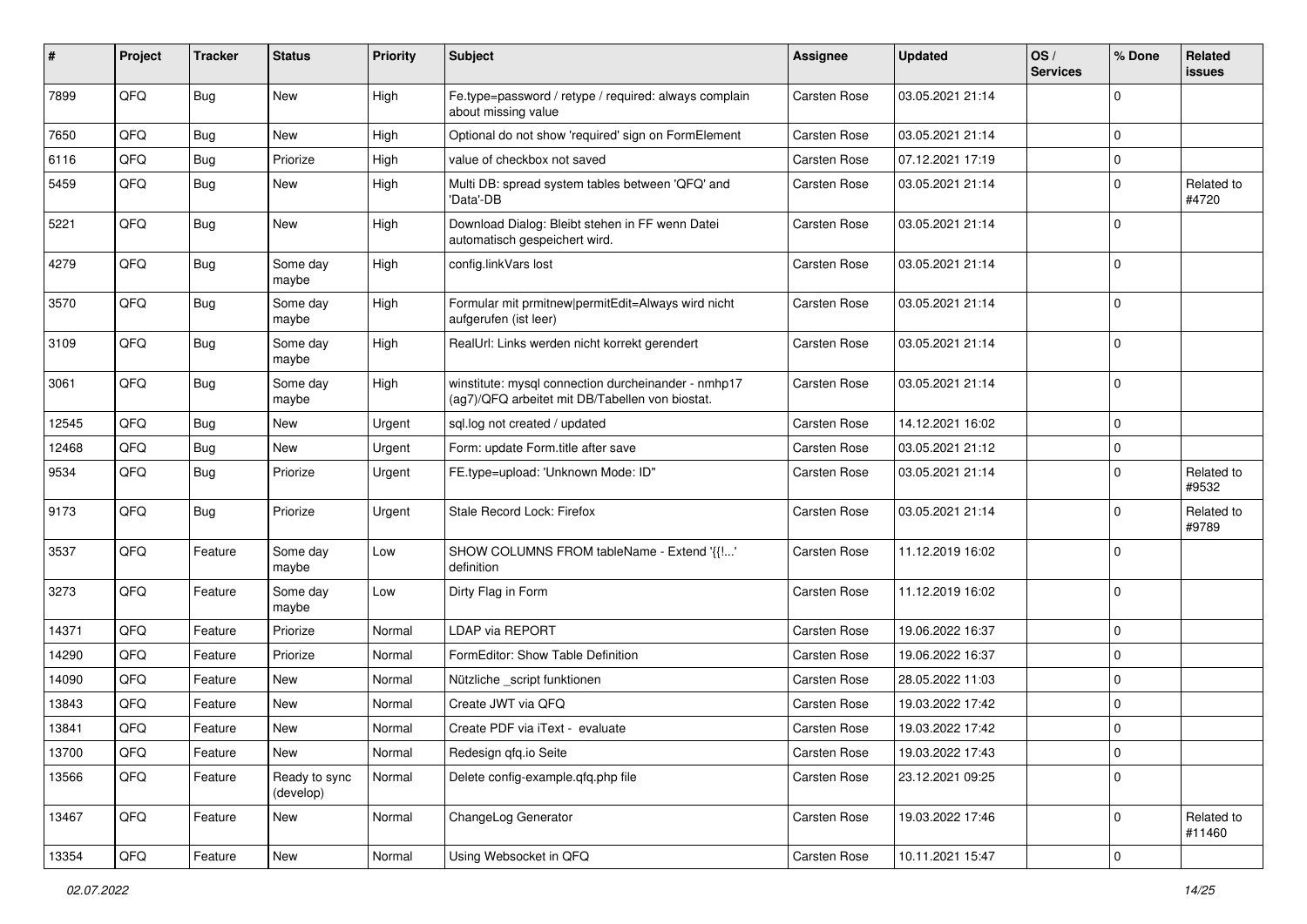| #     | Project | <b>Tracker</b> | <b>Status</b>     | <b>Priority</b> | Subject                                                                                                        | <b>Assignee</b>     | <b>Updated</b>   | OS/<br><b>Services</b> | % Done      | Related<br><b>issues</b>                                               |
|-------|---------|----------------|-------------------|-----------------|----------------------------------------------------------------------------------------------------------------|---------------------|------------------|------------------------|-------------|------------------------------------------------------------------------|
| 13330 | QFQ     | Feature        | In Progress       | Normal          | Multi Form: Upload                                                                                             | Carsten Rose        | 07.11.2021 12:40 |                        | 50          | Related to<br>#9706                                                    |
| 12679 | QFQ     | Feature        | New               | Normal          | tablesorter: custom column width                                                                               | Carsten Rose        | 16.06.2021 11:10 |                        | $\mathbf 0$ |                                                                        |
| 12664 | QFQ     | Feature        | New               | Normal          | TinyMCE: report/remove malicous HTML/JS Code                                                                   | Carsten Rose        | 19.03.2022 17:47 |                        | $\mathbf 0$ | Related to<br>#14320                                                   |
| 12632 | QFQ     | Feature        | <b>New</b>        | Normal          | TinyMCE: Prepare CSS classes for images                                                                        | Carsten Rose        | 04.06.2021 14:35 |                        | 100         | Blocked by<br>#12186                                                   |
| 12611 | QFQ     | Feature        | Some day<br>maybe | Normal          | Refactoring: Bootstrap with Lazy Loading                                                                       | Carsten Rose        | 08.06.2022 10:37 |                        | $\mathbf 0$ | Related to<br>#12490,<br>Related to<br>#10013,<br>Related to<br>#7732  |
| 12603 | QFQ     | Feature        | <b>New</b>        | Normal          | Dropdown (Select), Radio, checkbox:<br>itemListAlways={{!SELECT key, value}}                                   | Carsten Rose        | 19.03.2022 17:47 |                        | $\Omega$    |                                                                        |
| 12584 | QFQ     | Feature        | Feedback          | Normal          | T3 v10 migration script: replace alias-patterns (v11)                                                          | Carsten Rose        | 28.05.2022 11:12 |                        | 100         |                                                                        |
| 12504 | QFQ     | Feature        | Priorize          | Normal          | sql.log: report fe.id                                                                                          | Carsten Rose        | 05.05.2021 22:09 |                        | $\mathbf 0$ |                                                                        |
| 12503 | QFQ     | Feature        | Priorize          | Normal          | Detect dangerous UPDATE statement with missing WHERE                                                           | Carsten Rose        | 05.05.2021 22:09 |                        | $\mathbf 0$ |                                                                        |
| 12480 | QFQ     | Feature        | New               | Normal          | If QFQ upgrade is running, block further request                                                               | Carsten Rose        | 03.05.2021 20:45 |                        | 0           |                                                                        |
| 12477 | QFQ     | Feature        | <b>New</b>        | Normal          | Support for refactoring: Form, FormElement, diverse<br>Tabellen/Spalten, tt-content Records                    | Carsten Rose        | 03.05.2021 20:45 |                        | $\mathbf 0$ |                                                                        |
| 12474 | QFQ     | Feature        | <b>New</b>        | Normal          | Check BaseConfigURL if it is given and the the last char is '/'                                                | <b>Carsten Rose</b> | 03.05.2021 20:45 |                        | $\mathbf 0$ |                                                                        |
| 12465 | QFQ     | Feature        | New               | Normal          | QFQ Function: use in FE to fill StoreRecord                                                                    | Carsten Rose        | 05.05.2021 21:58 |                        | 0           |                                                                        |
| 12452 | QFQ     | Feature        | Priorize          | Normal          | BaseURL: alsways with '/' at the end                                                                           | Carsten Rose        | 19.06.2022 13:45 |                        | 0           | Related to<br>#10782                                                   |
| 12440 | QFQ     | Feature        | In Progress       | Normal          | Typo3 V10 upgrade (durchfuehren und testen)                                                                    | Carsten Rose        | 21.03.2022 09:53 |                        | 50          | Related to<br>#12357,<br>Related to<br>#12067,<br>Related to<br>#10661 |
| 12439 | QFQ     | Feature        | In Progress       | Normal          | TinyMCE Paste from Word & Character Count/Limit                                                                | Carsten Rose        | 05.05.2021 22:15 |                        | $\mathbf 0$ |                                                                        |
| 12413 | QFQ     | Feature        | New               | Normal          | STORE_TYPO3: enhance for {{be_users.email:T}},<br>{{fe_users.email:T}}                                         | <b>Carsten Rose</b> | 03.05.2021 20:45 |                        | $\Omega$    | Related to<br>#12412,<br>Related to<br>#10012                          |
| 12412 | QFQ     | Feature        | New               | Normal          | Action/Escape qualifier 'e' (empty), '0': if given, an empty<br>string (or '0') will be treated as 'not found' | Carsten Rose        | 08.05.2021 09:40 |                        | $\mathbf 0$ | Related to<br>#12413,<br>Related to<br>#10012                          |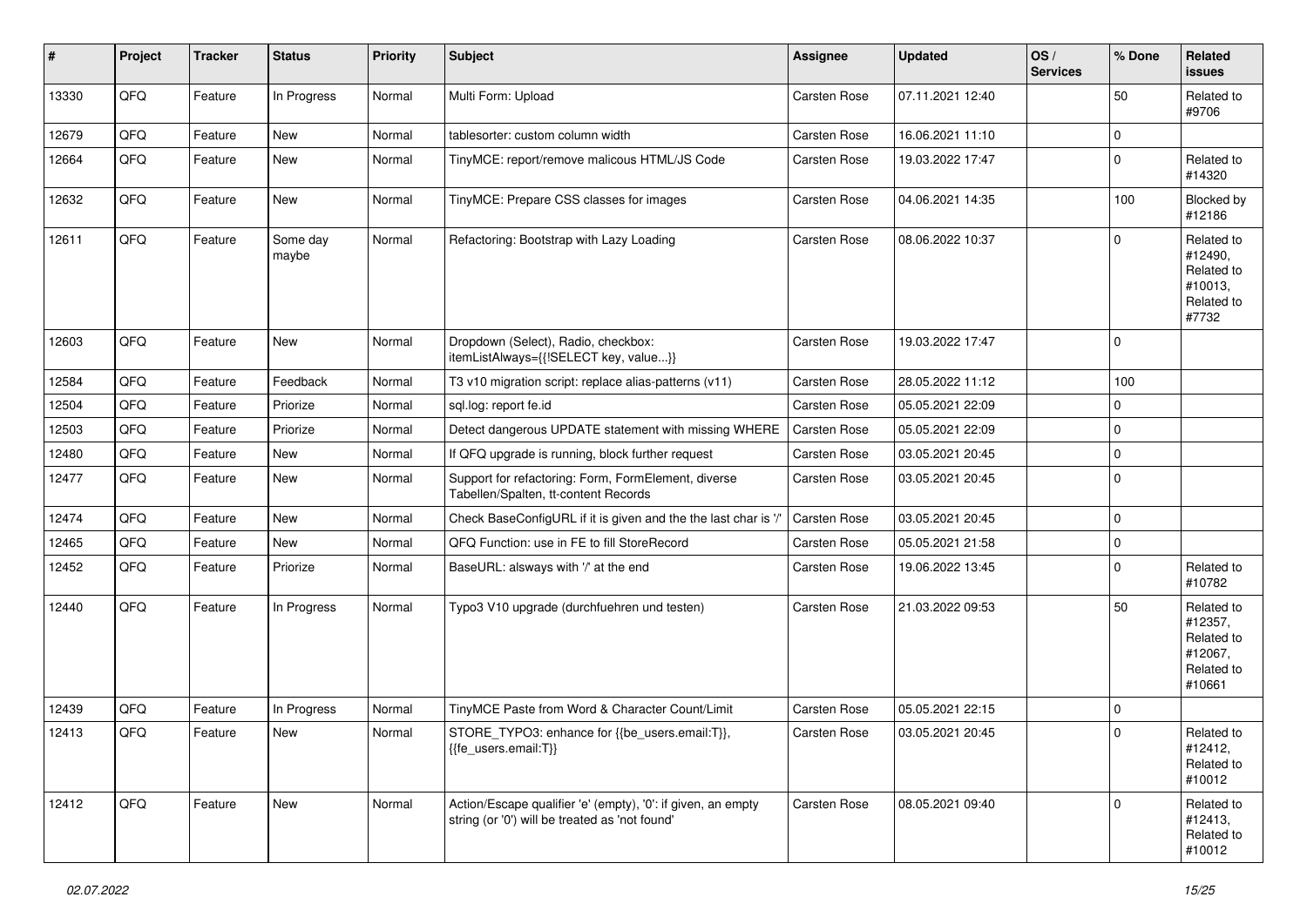| #     | Project | <b>Tracker</b> | <b>Status</b>     | <b>Priority</b> | <b>Subject</b>                                                                                             | <b>Assignee</b>                                        | <b>Updated</b>   | OS/<br><b>Services</b> | % Done       | Related<br>issues                            |                      |
|-------|---------|----------------|-------------------|-----------------|------------------------------------------------------------------------------------------------------------|--------------------------------------------------------|------------------|------------------------|--------------|----------------------------------------------|----------------------|
| 12400 | QFQ     | Feature        | <b>New</b>        | Normal          | Tutorial ist in QFQ Doku, Wird in der Suche gefunden, es<br>gibt aber kein Menupunkt - Inhalt ueberpruefen | <b>Carsten Rose</b>                                    | 03.05.2021 20:45 |                        | $\Omega$     |                                              |                      |
| 12337 | QFQ     | Feature        | Some day<br>maybe | Normal          | Database.php: better caching                                                                               | <b>Carsten Rose</b>                                    | 16.09.2021 15:10 |                        | 0            |                                              |                      |
| 12330 | QFQ     | Feature        | New               | Normal          | Copy to input field / text area / TinyMCE                                                                  | Carsten Rose                                           | 07.04.2021 09:01 |                        | $\Omega$     |                                              |                      |
| 12315 | QFQ     | Feature        | Some day<br>maybe | Normal          | Form History (Diffs) / Backups                                                                             | Carsten Rose                                           | 16.09.2021 15:10 |                        | $\Omega$     |                                              |                      |
| 12269 | QFQ     | Feature        | <b>New</b>        | Normal          | 2FA - Login                                                                                                | Carsten Rose                                           | 03.05.2021 20:45 |                        | $\Omega$     |                                              |                      |
| 12163 | QFQ     | Feature        | <b>New</b>        | Normal          | Checkbox: table wrap                                                                                       | Carsten Rose                                           | 03.05.2021 20:51 |                        | $\Omega$     |                                              |                      |
| 12162 | QFQ     | Feature        | <b>New</b>        | Normal          | FE.type=sendmail: personalized mailing (several mails) via<br>template                                     | <b>Carsten Rose</b>                                    | 03.05.2021 20:45 |                        | $\Omega$     |                                              |                      |
| 12146 | QFQ     | Feature        | <b>New</b>        | Normal          | Autocron Job: Anzeigen wann der naechste Job ausgefuehrt<br>wird, resp das er nicht ausgefuehrt wird       | <b>Carsten Rose</b>                                    | 15.03.2021 15:23 |                        | $\Omega$     |                                              |                      |
| 12119 | QFQ     | Feature        | <b>New</b>        | Normal          | AS paged: error message missing if there ist no 'r' argument.                                              | Carsten Rose                                           | 03.05.2021 20:51 |                        | $\Omega$     |                                              |                      |
| 12109 | QFQ     | Feature        | <b>New</b>        | Normal          | Donwload Link: Plain, SIP, Persistent Link, Peristent SIP -<br>new notation                                | <b>Carsten Rose</b>                                    | 03.05.2021 20:45 |                        | <sup>0</sup> | Related to<br>#12085                         |                      |
| 12024 | QFQ     | Feature        | New               | Normal          | Excel Export: text columns by default decode<br>htmlspeciachar()                                           | <b>Carsten Rose</b>                                    | 17.02.2021 23:55 |                        | $\Omega$     | Related to<br>#12022                         |                      |
| 12023 | QFQ     | Feature        | New               | Normal          | MySQL Stored Precdure: QDECODESPECIALCHAR()                                                                | Carsten Rose                                           | 16.02.2021 11:16 |                        | $\Omega$     | Related to<br>#12022                         |                      |
| 11980 | QFQ     | Feature        | In Progress       | Normal          | protected verzeichnis MUSS geschützt werden                                                                | <b>Carsten Rose</b>                                    | 07.09.2021 13:30 |                        | $\mathbf 0$  |                                              |                      |
| 11955 | QFQ     | Feature        | <b>New</b>        | Normal          | subrecord: new title option to set <th> attributes - e.g. to<br/>customize tablesorter options.</th>       | attributes - e.g. to<br>customize tablesorter options. | Carsten Rose     | 03.05.2021 20:47       |              | $\Omega$                                     | Related to<br>#11775 |
| 11775 | QFQ     | Feature        | <b>New</b>        | Normal          | Subrecord Tooltip pro Feld                                                                                 | <b>Carsten Rose</b>                                    | 18.12.2020 15:22 |                        | 0            | Related to<br>#11955                         |                      |
| 11747 | QFQ     | Feature        | <b>New</b>        | Normal          | Maintenance Page with Redirect                                                                             | Carsten Rose                                           | 03.05.2021 20:47 |                        | $\Omega$     | Related to<br>#11741                         |                      |
| 11702 | QFQ     | Feature        | <b>New</b>        | Normal          | HTML Special Char makes no sense for 'allbut' if '&' is<br>forbidden                                       | Carsten Rose                                           | 07.12.2021 16:35 |                        | $\Omega$     | Related to<br>#5112,<br>Related to<br>#14320 |                      |
| 11523 | QFQ     | Feature        | <b>New</b>        | Normal          | Mit dynamic Update erkennen, ob Upload gemacht wurde                                                       | <b>Carsten Rose</b>                                    | 13.11.2020 15:07 |                        | $\Omega$     | Related to<br>#9533                          |                      |
| 11516 | QFQ     | Feature        | <b>New</b>        | Normal          | Multi Page Form (Previous/Next Buttons)                                                                    | <b>Carsten Rose</b>                                    | 16.03.2021 17:52 |                        | 0            |                                              |                      |
| 11504 | QFQ     | Feature        | New               | Normal          | Dynamic Update: Button text update for 'Save',' Close' &<br>'Delete'                                       | <b>Carsten Rose</b>                                    | 12.11.2020 23:44 |                        | $\Omega$     |                                              |                      |
| 11460 | QFQ     | Feature        | <b>New</b>        | Normal          | Easier creation of changelog: gitchangelog                                                                 | Carsten Rose                                           | 12.06.2021 10:20 |                        | $\Omega$     | Related to<br>#13467                         |                      |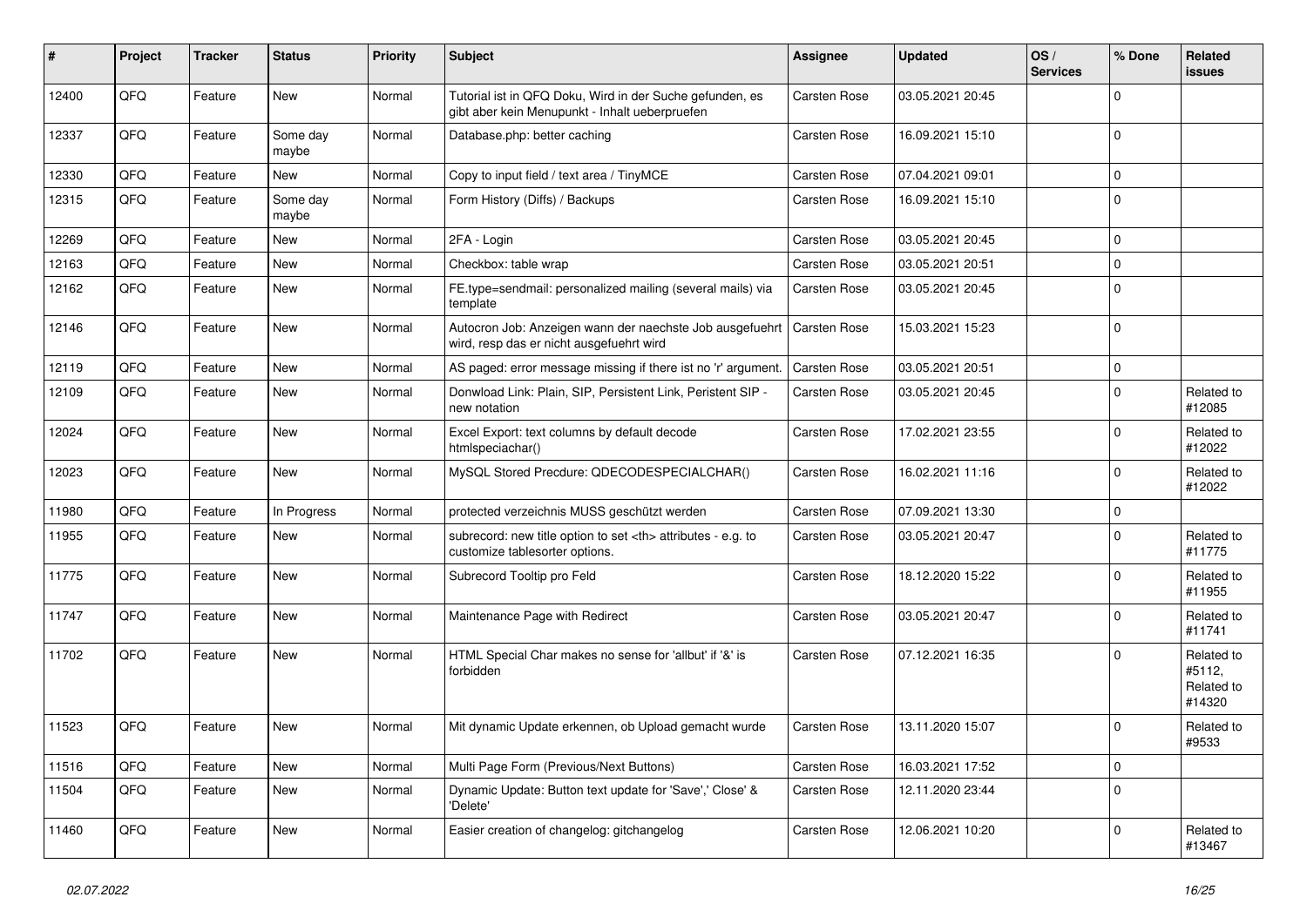| $\vert$ # | Project | <b>Tracker</b> | <b>Status</b>     | <b>Priority</b> | <b>Subject</b>                                                         | Assignee            | <b>Updated</b>   | OS/<br><b>Services</b> | % Done      | Related<br><b>issues</b>                     |
|-----------|---------|----------------|-------------------|-----------------|------------------------------------------------------------------------|---------------------|------------------|------------------------|-------------|----------------------------------------------|
| 11323     | QFQ     | Feature        | Some day<br>maybe | Normal          | Report Frontend Editor Modal + Codemirror                              | <b>Carsten Rose</b> | 16.09.2021 15:10 |                        | $\Omega$    | Related to<br>#11036                         |
| 11322     | QFQ     | Feature        | Some day<br>maybe | Normal          | Form Element JSON - (multiline parameter field)                        | <b>Carsten Rose</b> | 16.09.2021 15:10 |                        | $\Omega$    |                                              |
| 11320     | QFQ     | Feature        | Priorize          | Normal          | Typo3 Version 10 support                                               | <b>Carsten Rose</b> | 05.05.2021 22:09 |                        | 0           |                                              |
| 11217     | QFQ     | Feature        | Some day<br>maybe | Normal          | <b>Extend Script Functionality</b>                                     | <b>Carsten Rose</b> | 16.09.2021 15:10 |                        | $\Omega$    |                                              |
| 11080     | QFQ     | Feature        | <b>New</b>        | Normal          | Send MQTT messages                                                     | Carsten Rose        | 29.08.2020 19:49 |                        | $\Omega$    |                                              |
| 11076     | QFQ     | Feature        | In Progress       | Normal          | SELECT  AS _websocket                                                  | <b>Carsten Rose</b> | 30.08.2020 17:49 |                        | $\Omega$    |                                              |
| 11036     | QFQ     | Feature        | Some day<br>maybe | Normal          | inline report editor permissions                                       | Carsten Rose        | 16.09.2021 15:09 |                        | $\Omega$    | Related to<br>#11323                         |
| 10996     | QFQ     | Feature        | New               | Normal          | Download video via sip: no seek                                        | <b>Carsten Rose</b> | 12.08.2020 14:18 |                        | $\Omega$    |                                              |
| 10979     | QFQ     | Feature        | <b>New</b>        | Normal          | Ajax Calls an API - dataReport                                         | Carsten Rose        | 11.05.2022 12:15 |                        | $\Omega$    |                                              |
| 10976     | QFQ     | Feature        | New               | Normal          | Excel Export Verbesserungen                                            | <b>Carsten Rose</b> | 06.08.2020 10:56 |                        | $\mathbf 0$ |                                              |
| 10819     | QFQ     | Feature        | <b>New</b>        | Normal          | Persistent SIP - second try                                            | Carsten Rose        | 29.06.2020 23:02 |                        | $\Omega$    | Related to<br>#6261                          |
| 10793     | QFQ     | Feature        | In Progress       | Normal          | <b>Update NPM Packages</b>                                             | Carsten Rose        | 07.09.2021 13:25 |                        | 30          |                                              |
| 10745     | QFQ     | Feature        | Some day<br>maybe | Normal          | <b>Tablesorter Excel Export</b>                                        | <b>Carsten Rose</b> | 16.09.2021 15:09 |                        | $\Omega$    |                                              |
| 10716     | QFQ     | Feature        | Some day<br>maybe | Normal          | Business Logic mit Externen Skripten                                   | <b>Carsten Rose</b> | 16.09.2021 15:10 |                        | $\Omega$    | Related to<br>#10713,<br>Related to<br>#8217 |
| 10714     | QFQ     | Feature        | <b>New</b>        | Normal          | multi Table Form                                                       | <b>Carsten Rose</b> | 16.03.2021 18:44 |                        | $\mathbf 0$ |                                              |
| 10593     | QFQ     | Feature        | New               | Normal          | label2: text behind input element                                      | Carsten Rose        | 16.05.2020 10:57 |                        | $\Omega$    |                                              |
| 10443     | QFQ     | Feature        | In Progress       | Normal          | Konzept _api / _live                                                   | <b>Carsten Rose</b> | 07.05.2020 09:39 |                        | $\mathbf 0$ |                                              |
| 10119     | QFQ     | Feature        | <b>New</b>        | Normal          | Dropdown (selectlist) & TypeAhead: format and catagorize<br>list       | Carsten Rose        | 07.05.2020 09:36 |                        | $\Omega$    |                                              |
| 10116     | QFQ     | Feature        | Some day<br>maybe | Normal          | TypeAhead: Tag - show inside 'input' element                           | Carsten Rose        | 16.09.2021 15:09 |                        | $\Omega$    |                                              |
| 10115     | QFQ     | Feature        | <b>New</b>        | Normal          | TypeAhead: static list                                                 | <b>Carsten Rose</b> | 26.02.2020 16:42 |                        | 100         |                                              |
| 10095     | QFQ     | Feature        | Some day<br>maybe | Normal          | Generic Gitlab Integration into QFQ                                    | <b>Carsten Rose</b> | 16.09.2021 15:10 |                        | 0           |                                              |
| 10080     | QFQ     | Feature        | New               | Normal          | Popup on 'save' / 'close': configure dialog (answer<br>yes/no/cancle/) | <b>Carsten Rose</b> | 28.03.2021 20:52 |                        | 0           | Is duplicate<br>of #12262                    |
| 10015     | QFQ     | Feature        | Priorize          | Normal          | Monospace in Textarea                                                  | <b>Carsten Rose</b> | 03.02.2020 13:40 |                        | $\mathbf 0$ |                                              |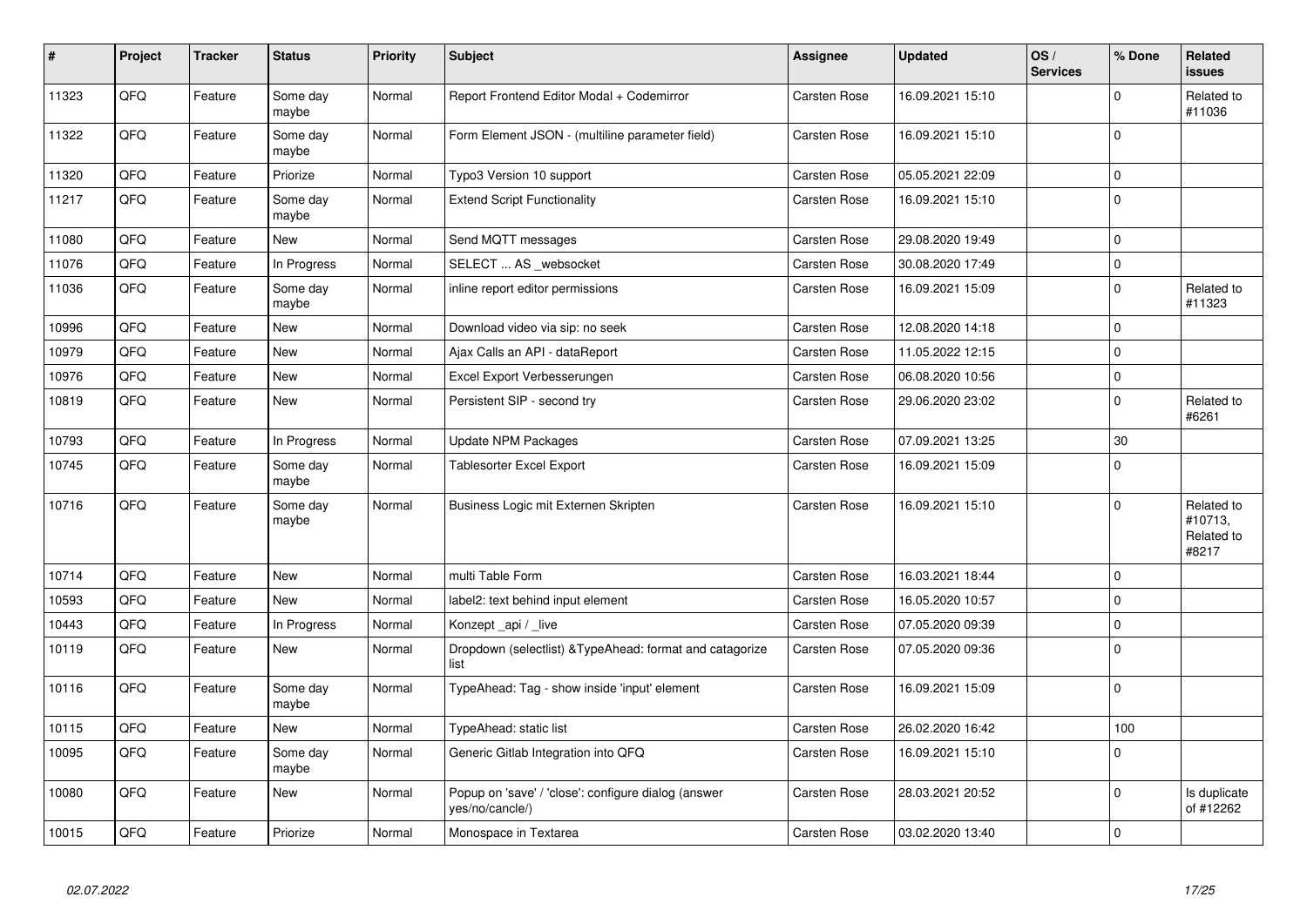| $\vert$ # | Project | <b>Tracker</b> | <b>Status</b>     | <b>Priority</b> | <b>Subject</b>                                                                                                                        | Assignee     | Updated          | OS/<br><b>Services</b> | % Done      | Related<br><b>issues</b>                                               |
|-----------|---------|----------------|-------------------|-----------------|---------------------------------------------------------------------------------------------------------------------------------------|--------------|------------------|------------------------|-------------|------------------------------------------------------------------------|
| 10014     | QFQ     | Feature        | New               | Normal          | Manual.rst: describe behaviour and process order of<br>fillStoreVar, slaveId, sqlBefore,                                              | Carsten Rose | 01.02.2020 22:31 |                        | $\Omega$    |                                                                        |
| 10013     | QFQ     | Feature        | Some day<br>maybe | Normal          | FE.typ=editor: CodeMirror                                                                                                             | Carsten Rose | 08.06.2022 10:37 |                        | $\Omega$    | Related to<br>#12611,<br>Related to<br>#12490,<br>Related to<br>#7732  |
| 10012     | QFQ     | Feature        | Priorize          | Normal          | redirectAllMailTo: {{beEmail:T}}                                                                                                      | Carsten Rose | 08.05.2021 09:54 |                        | $\Omega$    | Related to<br>#12412,<br>Related to<br>#12413,<br>Related to<br>#10011 |
| 10011     | QFQ     | Feature        | Priorize          | Normal          | Offer new STORE_TYPO3 Variable 'beUser', 'beEmail'                                                                                    | Carsten Rose | 08.05.2021 09:51 |                        | $\Omega$    | Related to<br>#10012,<br>Related to<br>#12511                          |
| 10005     | QFQ     | Feature        | Priorize          | Normal          | Report / special column name:  AS _calendar                                                                                           | Carsten Rose | 03.06.2020 17:28 |                        | $\mathbf 0$ |                                                                        |
| 9983      | QFQ     | Feature        | New               | Normal          | Report Notation: new keyword 'range'                                                                                                  | Carsten Rose | 01.02.2020 15:55 |                        | $\mathbf 0$ |                                                                        |
| 9968      | QFQ     | Feature        | Priorize          | Normal          | Tooltip in Links for Developer                                                                                                        | Carsten Rose | 01.02.2020 23:17 |                        | $\mathbf 0$ |                                                                        |
| 9928      | QFQ     | Feature        | Priorize          | Normal          | SpecialColumnName: a) Deprecated: ' AS "_+tag " ', b)<br>New: ' AS "_ <tag1><tag2>"</tag2></tag1>                                     | Carsten Rose | 01.02.2020 23:17 |                        | $\mathbf 0$ | Related to<br>#9929                                                    |
| 9927      | QFQ     | Feature        | New               | Normal          | QFQ Update: a) Update nur machen wenn BE User<br>eingeloggt ist., b) Bei Fehler genaue Meldung welcher<br>Updateschritt Probleme hat. | Carsten Rose | 22.01.2020 12:59 |                        | $\mathbf 0$ |                                                                        |
| 9900      | QFQ     | Feature        | Priorize          | Normal          | Generic API Call: tt-content record >> JSON                                                                                           | Carsten Rose | 01.02.2020 10:13 |                        | $\mathbf 0$ |                                                                        |
| 9811      | QFQ     | Feature        | <b>New</b>        | Normal          | Report: tag every n'th row                                                                                                            | Carsten Rose | 01.02.2020 23:22 |                        | $\mathbf 0$ |                                                                        |
| 9781      | QFQ     | Feature        | New               | Normal          | Button: CSS class to make buttons smaller                                                                                             | Carsten Rose | 01.02.2020 23:22 |                        | $\mathbf 0$ |                                                                        |
| 9777      | QFQ     | Feature        | New               | Normal          | Logging QFQ Variables                                                                                                                 | Carsten Rose | 16.12.2019 17:17 |                        | $\mathbf 0$ |                                                                        |
| 9707      | QFQ     | Feature        | New               | Normal          | SIP security: encode pageld and check pageld on decode                                                                                | Carsten Rose | 01.02.2020 23:22 |                        | $\mathbf 0$ |                                                                        |
| 9706      | QFQ     | Feature        | New               | Normal          | Multi File Upload (hidden template group)                                                                                             | Carsten Rose | 01.02.2020 23:22 |                        | $\Omega$    | Related to<br>#7521,<br>Related to<br>#5562,<br>Related to<br>#13330   |
| 9704      | QFQ     | Feature        | Some day<br>maybe | Normal          | Thumbnails Generieren beim Splitten von PDF Files                                                                                     | Carsten Rose | 11.12.2019 16:01 |                        | $\mathbf 0$ |                                                                        |
| 9668      | QFQ     | Feature        | Priorize          | Normal          | Form.mode: rename 'hidden' to 'hide'                                                                                                  | Carsten Rose | 05.05.2021 22:14 |                        | $\mathbf 0$ | Related to<br>#6437                                                    |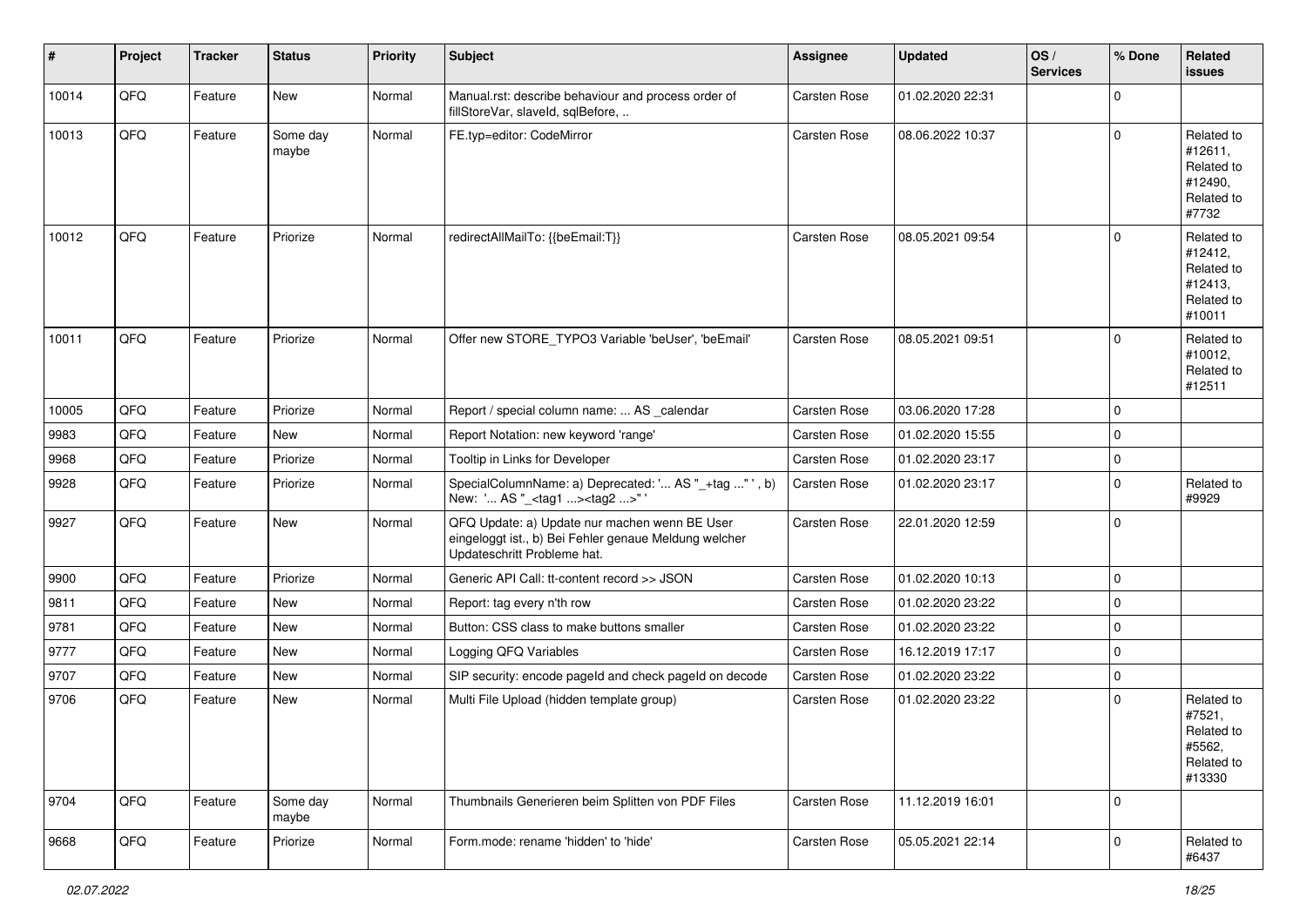| #    | Project | <b>Tracker</b> | <b>Status</b>     | <b>Priority</b> | Subject                                                                                                | Assignee            | <b>Updated</b>   | OS/<br><b>Services</b> | % Done      | Related<br>issues   |
|------|---------|----------------|-------------------|-----------------|--------------------------------------------------------------------------------------------------------|---------------------|------------------|------------------------|-------------|---------------------|
| 9602 | QFQ     | Feature        | <b>New</b>        | Normal          | Form definition as JSON                                                                                | <b>Carsten Rose</b> | 01.02.2020 23:21 |                        | 0           | Related to<br>#9600 |
| 9579 | QFQ     | Feature        | Some day<br>maybe | Normal          | Multiform with Process Row                                                                             | <b>Carsten Rose</b> | 11.12.2019 16:01 |                        | $\Omega$    |                     |
| 9537 | QFQ     | Feature        | New               | Normal          | FormEditor: Edit fieldset in FrontEnd                                                                  | <b>Carsten Rose</b> | 01.02.2020 23:22 |                        | $\Omega$    |                     |
| 9394 | QFQ     | Feature        | Priorize          | Normal          | REST: allow for non numerical ids in get requests                                                      | <b>Carsten Rose</b> | 05.05.2021 22:10 |                        | $\Omega$    |                     |
| 9352 | QFQ     | Feature        | New               | Normal          | FE 'Native' fire slaveld, sqlAfter, sqlIns                                                             | <b>Carsten Rose</b> | 01.02.2020 23:22 |                        | $\mathbf 0$ |                     |
| 9348 | QFQ     | Feature        | <b>New</b>        | Normal          | defaultThumbnailSize: pre render thumbnails                                                            | <b>Carsten Rose</b> | 12.06.2021 09:05 |                        | $\Omega$    |                     |
| 9346 | QFQ     | Feature        | Priorize          | Normal          | beforeSave: check if an upload is given                                                                | <b>Carsten Rose</b> | 11.06.2021 21:18 |                        | $\Omega$    |                     |
| 9221 | QFQ     | Feature        | New               | Normal          | typeAhead: Zeichenlimite ausschalten                                                                   | <b>Carsten Rose</b> | 29.06.2022 22:36 |                        | $\Omega$    |                     |
| 9208 | QFQ     | Feature        | <b>New</b>        | Normal          | Manage 'recent' records                                                                                | Carsten Rose        | 01.02.2020 23:22 |                        | $\mathbf 0$ |                     |
| 9136 | QFQ     | Feature        | New               | Normal          | Create ZIP files with dynamic PDFs                                                                     | <b>Carsten Rose</b> | 01.02.2020 23:22 |                        | $\mathbf 0$ |                     |
| 9129 | QFQ     | Feature        | <b>New</b>        | Normal          | sqlValidate: Message as notification, not as error                                                     | Carsten Rose        | 01.02.2020 23:22 |                        | $\Omega$    | Related to<br>#9128 |
| 9128 | QFQ     | Feature        | <b>New</b>        | Normal          | Error Message: not replaced variables- a) replace back to<br>'{{', b) underline                        | Carsten Rose        | 01.02.2020 23:22 |                        | $\Omega$    | Related to<br>#9129 |
| 8975 | QFQ     | Feature        | <b>New</b>        | Normal          | Report Notation: 2.0                                                                                   | <b>Carsten Rose</b> | 01.02.2020 23:22 |                        | $\mathbf 0$ | Related to<br>#8963 |
| 8963 | QFQ     | Feature        | Priorize          | Normal          | Setting values in a store: flexible way                                                                | <b>Carsten Rose</b> | 05.05.2021 22:10 |                        | $\Omega$    | Related to<br>#8975 |
| 8894 | QFQ     | Feature        | Some day<br>maybe | Normal          | Documentation Tags Usable in QFQ Application                                                           | <b>Carsten Rose</b> | 11.12.2019 16:01 |                        | $\Omega$    |                     |
| 8892 | QFQ     | Feature        | Some day<br>maybe | Normal          | Display and Edit SQL Comments in Form Editor                                                           | <b>Carsten Rose</b> | 11.12.2019 16:01 |                        | $\Omega$    |                     |
| 8806 | QFQ     | Feature        | <b>New</b>        | Normal          | SQL Function nl2br                                                                                     | <b>Carsten Rose</b> | 01.02.2020 23:22 |                        | $\Omega$    |                     |
| 8719 | QFQ     | Feature        | New               | Normal          | extraButtonLock: add support for 0/1                                                                   | <b>Carsten Rose</b> | 01.02.2020 23:22 |                        | $\mathbf 0$ |                     |
| 8702 | QFQ     | Feature        | <b>New</b>        | Normal          | Load Record which is locked: missing user info                                                         | <b>Carsten Rose</b> | 11.12.2019 16:16 |                        | $\Omega$    | Related to<br>#9789 |
| 8586 | QFQ     | Feature        | Some day<br>maybe | Normal          | QFQ: Enhance Error message for 'record not found'                                                      | <b>Carsten Rose</b> | 16.09.2021 15:10 |                        | $\Omega$    |                     |
| 8585 | QFQ     | Feature        | Priorize          | Normal          | Enhance Error message for 'unknown form'                                                               | Carsten Rose        | 01.02.2020 10:13 |                        | $\mathbf 0$ |                     |
| 8584 | QFQ     | Feature        | Priorize          | Normal          | FE 'Action' - never assign to Container (except Template)<br>Group)                                    | <b>Carsten Rose</b> | 01.02.2020 10:13 |                        | $\mathbf 0$ |                     |
| 8520 | QFQ     | Feature        | Some day<br>maybe | Normal          | Bring QFQ to Composer                                                                                  | Carsten Rose        | 16.09.2021 15:10 |                        | $\mathbf 0$ |                     |
| 8336 | QFQ     | Feature        | New               | Normal          | Form > modified > Close New: a) Optional disable popup, b)<br>custom text, c) mode on save: close stay | <b>Carsten Rose</b> | 01.02.2020 23:22 |                        | $\mathbf 0$ | Related to<br>#8335 |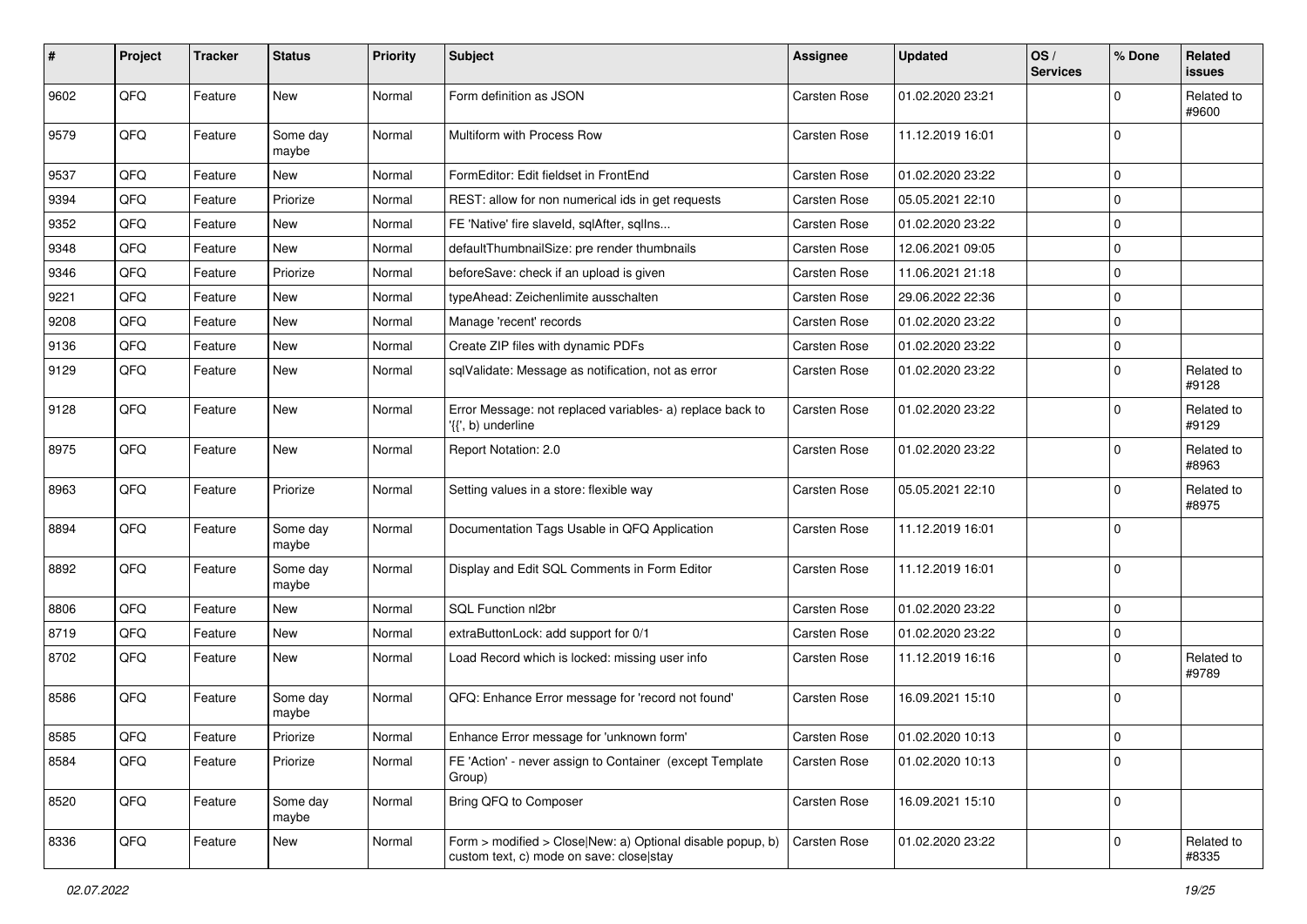| #    | Project | <b>Tracker</b> | <b>Status</b>     | <b>Priority</b> | <b>Subject</b>                                                             | <b>Assignee</b>     | <b>Updated</b>   | OS/<br><b>Services</b> | % Done      | Related<br>issues    |
|------|---------|----------------|-------------------|-----------------|----------------------------------------------------------------------------|---------------------|------------------|------------------------|-------------|----------------------|
| 8277 | QFQ     | Feature        | Priorize          | Normal          | fe.parameter.default=                                                      | Carsten Rose        | 01.02.2020 23:17 |                        | $\Omega$    | Related to<br>#8113  |
| 8217 | QFQ     | Feature        | New               | Normal          | if-elseif-else construct                                                   | <b>Carsten Rose</b> | 16.03.2021 18:41 |                        | $\Omega$    | Related to<br>#10716 |
| 8187 | QFQ     | Feature        | <b>New</b>        | Normal          | Subrecord: enable/hide new button - make new/edit/delete<br>customizeable. | <b>Carsten Rose</b> | 06.03.2021 18:44 |                        | 0           | Related to<br>#11326 |
| 8101 | QFQ     | Feature        | Some day<br>maybe | Normal          | Password hash: support further hashing methods                             | <b>Carsten Rose</b> | 16.09.2021 15:10 |                        | $\Omega$    |                      |
| 8089 | QFQ     | Feature        | <b>New</b>        | Normal          | Copy/Paste for FormElements                                                | <b>Carsten Rose</b> | 01.02.2020 23:22 |                        | $\mathbf 0$ |                      |
| 8044 | QFQ     | Feature        | Priorize          | Normal          | Transaction: a) Form, b) Report                                            | Carsten Rose        | 05.05.2021 22:14 |                        | $\Omega$    | Related to<br>#8043  |
| 8034 | QFQ     | Feature        | Priorize          | Normal          | FormElement 'data': 22.22.2222 should not be accepted                      | <b>Carsten Rose</b> | 01.02.2020 10:13 |                        | 0           |                      |
| 7924 | QFQ     | Feature        | New               | Normal          | Radio/Checkbox with Tooltip                                                | <b>Carsten Rose</b> | 01.02.2020 23:22 |                        | 0           |                      |
| 7920 | QFQ     | Feature        | New               | Normal          | FE: Syntax Highlight, Zeinlenumbruch                                       | <b>Carsten Rose</b> | 01.02.2020 10:03 |                        | $\mathbf 0$ |                      |
| 7812 | QFQ     | Feature        | <b>New</b>        | Normal          | FE 'Subrecord' - new option 'subrecordShowFilter',<br>'subrecordPaging'    | <b>Carsten Rose</b> | 01.02.2020 23:22 |                        | 0           |                      |
| 7683 | QFQ     | Feature        | New               | Normal          | Special column names in '{{ SELECT  AS _link }}' should<br>be detected     | Carsten Rose        | 01.02.2020 23:21 |                        | 0           |                      |
| 7681 | QFQ     | Feature        | <b>New</b>        | Normal          | Optional switch off 'check for modified record'                            | Carsten Rose        | 01.02.2020 23:21 |                        | $\Omega$    |                      |
| 7660 | QFQ     | Feature        | New               | Normal          | IMAP: import mails to DB, move / delete mails                              | <b>Carsten Rose</b> | 01.02.2020 09:52 |                        | 0           |                      |
| 7630 | QFQ     | Feature        | Priorize          | Normal          | detailed error message for simple upload                                   | Carsten Rose        | 01.02.2020 10:13 |                        | 0           |                      |
| 7522 | QFQ     | Feature        | Priorize          | Normal          | Inserting default index.html to folder (Avoid Apache<br>Indexing)          | Carsten Rose        | 01.02.2020 10:13 |                        | $\Omega$    |                      |
| 7521 | QFQ     | Feature        | New               | Normal          | TemplateGroup: fe.type=upload                                              | Carsten Rose        | 01.02.2020 23:21 |                        | 0           | Related to<br>#9706  |
| 7520 | QFQ     | Feature        | New               | Normal          | QR Code:  AS _qr ( AS _link)                                               | <b>Carsten Rose</b> | 01.02.2020 23:22 |                        | $\mathbf 0$ |                      |
| 7519 | QFQ     | Feature        | New               | Normal          | Select: Multi                                                              | <b>Carsten Rose</b> | 01.02.2020 23:22 |                        | $\Omega$    |                      |
| 7481 | QFQ     | Feature        | New               | Normal          | Detect 'BaseUrl' automatically                                             | <b>Carsten Rose</b> | 01.02.2020 23:21 |                        | 0           |                      |
| 7480 | QFQ     | Feature        | <b>New</b>        | Normal          | Record History (Undo / Redo)                                               | Carsten Rose        | 11.12.2019 16:16 |                        | $\Omega$    | Related to<br>#2361  |
| 7453 | QFG     | Feature        | Some day<br>maybe | Normal          | import / export forms QFQ                                                  | Carsten Rose        | 16.09.2021 15:10 |                        | <u>n</u>    |                      |
| 7452 | QFQ     | Feature        | Some day<br>maybe | Normal          | automate deployment new QFQ version                                        | Carsten Rose        | 16.09.2021 15:10 |                        | 0           |                      |
| 7342 | QFQ     | Feature        | New               | Normal          | add content = hide_this                                                    | Carsten Rose        | 01.02.2020 23:21 |                        | 0           |                      |
| 7336 | QFQ     | Feature        | Some day<br>maybe | Normal          | PDF Upload: disallow PDFs with specific Meta information                   | Carsten Rose        | 11.12.2019 16:01 |                        | 0           |                      |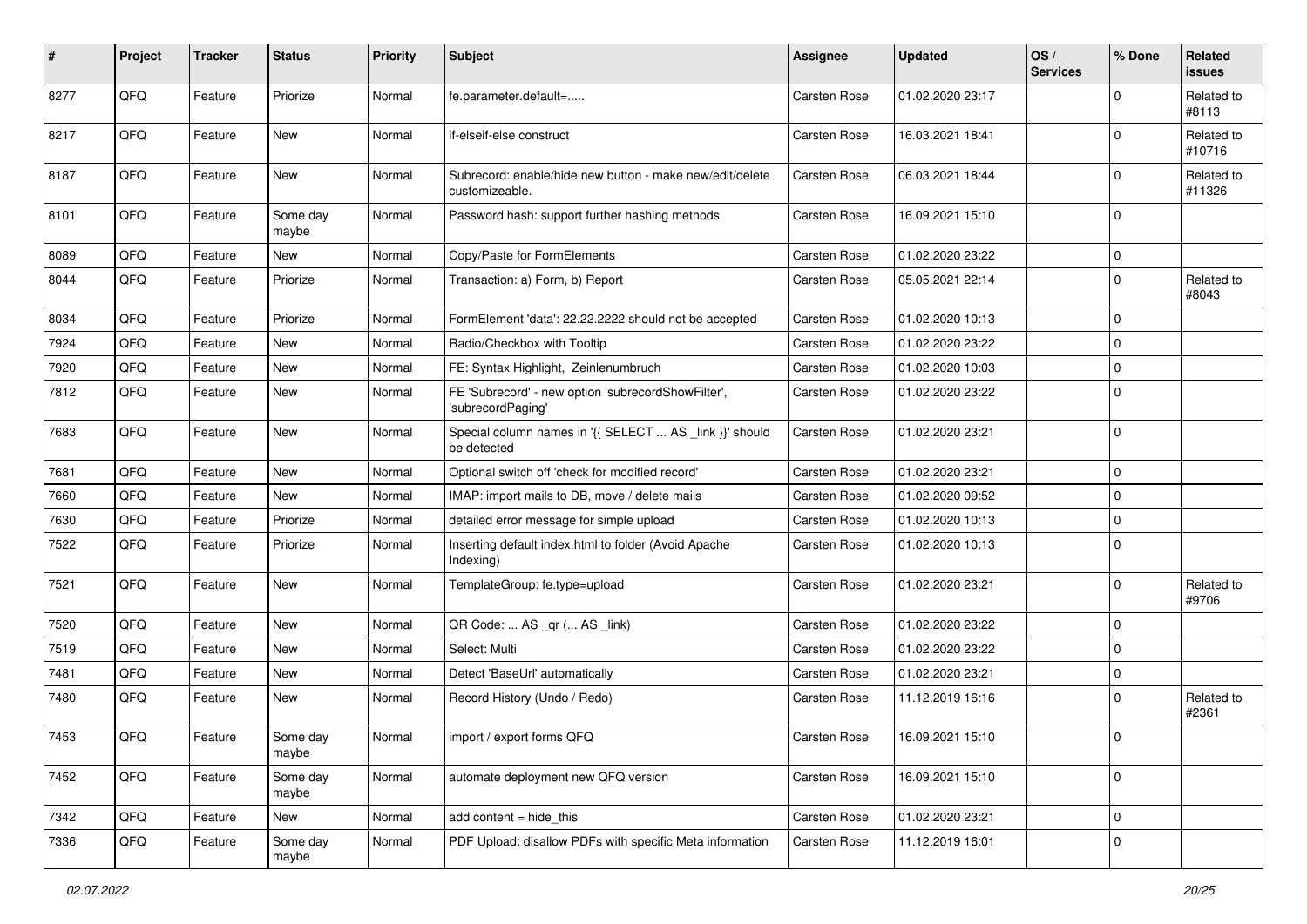| #    | Project | <b>Tracker</b> | <b>Status</b>     | <b>Priority</b> | <b>Subject</b>                                                                                                             | Assignee            | <b>Updated</b>   | OS/<br><b>Services</b> | % Done      | Related<br>issues                           |
|------|---------|----------------|-------------------|-----------------|----------------------------------------------------------------------------------------------------------------------------|---------------------|------------------|------------------------|-------------|---------------------------------------------|
| 7290 | QFQ     | Feature        | Priorize          | Normal          | FormEditor: title as textarea if LEN(title)>60                                                                             | <b>Carsten Rose</b> | 01.02.2020 10:13 |                        | $\Omega$    | Blocked by<br>#7682                         |
| 7280 | QFQ     | Feature        | New               | Normal          | recently used table                                                                                                        | <b>Carsten Rose</b> | 01.02.2020 23:21 |                        | $\Omega$    |                                             |
| 7239 | QFQ     | Feature        | <b>New</b>        | Normal          | TinyMCE: html tag whitelist                                                                                                | Carsten Rose        | 01.02.2020 23:21 |                        | $\Omega$    | Related to<br>#14320                        |
| 7217 | QFQ     | Feature        | Priorize          | Normal          | Download: notice User if `_sip=?` is missing                                                                               | <b>Carsten Rose</b> | 01.02.2020 10:13 |                        | $\mathbf 0$ |                                             |
| 7175 | QFQ     | Feature        | New               | Normal          | Upload: md5 hash as filename                                                                                               | <b>Carsten Rose</b> | 01.02.2020 23:21 |                        | $\mathbf 0$ |                                             |
| 7119 | QFQ     | Feature        | <b>New</b>        | Normal          | Upload: scaleDownWidth, scaleDownHeight                                                                                    | <b>Carsten Rose</b> | 01.02.2020 23:21 |                        | $\Omega$    |                                             |
| 7109 | QFQ     | Feature        | New               | Normal          | Dynamic Updates: row/element hide                                                                                          | <b>Carsten Rose</b> | 01.02.2020 23:22 |                        | $\Omega$    | Has<br>duplicate<br>#4081                   |
| 7107 | QFQ     | Feature        | Some day<br>maybe | Normal          | Showcase Registration Tool: Anmeldung / Administration :<br>Liste Anmeldungen / Emaileinaldung                             | <b>Carsten Rose</b> | 11.12.2019 16:01 |                        | 0           |                                             |
| 7102 | QFQ     | Feature        | <b>New</b>        | Normal          | Comment sign in report: '#' and '--'                                                                                       | Carsten Rose        | 01.02.2020 23:21 |                        | $\Omega$    |                                             |
| 7099 | QFQ     | Feature        | <b>New</b>        | Normal          | Redesign FormEditor                                                                                                        | <b>Carsten Rose</b> | 01.02.2020 23:21 |                        | $\Omega$    |                                             |
| 6998 | QFQ     | Feature        | Priorize          | Normal          | Form: with debug=on show column information as tooltip of<br>column label                                                  | Carsten Rose        | 01.02.2020 10:13 |                        | $\Omega$    |                                             |
| 6855 | QFQ     | Feature        | <b>New</b>        | Normal          | With {{feUser:U}}!={{feUser:T}}: Save / Delete: only possible<br>with {{feUserSave:U}}='yes' and '{{feUserDelete:U}}='yes' | <b>Carsten Rose</b> | 01.02.2020 23:21 |                        | $\mathbf 0$ |                                             |
| 6765 | QFQ     | Feature        | <b>New</b>        | Normal          | Moeglichkeit via QFQ eigene Logs zu schreiben                                                                              | Carsten Rose        | 01.02.2020 23:21 |                        | $\mathbf 0$ |                                             |
| 6723 | QFQ     | Feature        | <b>New</b>        | Normal          | Report QFQ Installation and Version                                                                                        | Carsten Rose        | 12.06.2021 09:07 |                        | $\mathbf 0$ |                                             |
| 6715 | QFQ     | Feature        | Some day<br>maybe | Normal          | Code-Refactoring: dbArray vereinheitlichen                                                                                 | Carsten Rose        | 11.12.2019 16:02 |                        | 0           |                                             |
| 6609 | QFQ     | Feature        | <b>New</b>        | Normal          | Formlet: JSON API erweitern                                                                                                | Carsten Rose        | 01.02.2020 23:21 |                        | 50          |                                             |
| 6602 | QFQ     | Feature        | New               | Normal          | Formlet: in Report auf Mausklick ein mini-form oeffnen                                                                     | Carsten Rose        | 11.12.2019 16:16 |                        | $\Omega$    |                                             |
| 6594 | QFQ     | Feature        | New               | Normal          | Excel: on download, check if there is a valid sip                                                                          | Carsten Rose        | 01.02.2020 23:21 |                        | 0           |                                             |
| 6437 | QFQ     | Feature        | New               | Normal          | Neuer Mode Button bei FormElementen                                                                                        | <b>Carsten Rose</b> | 01.02.2020 23:21 |                        | $\Omega$    | Related to<br>#9668,<br>Blocked by<br>#9678 |
| 6292 | QFQ     | Feature        | New               | Normal          | Download: File speichern mit Hash aber original Filename in   Carsten Rose<br>der Datenbank vermerken fuer Downloads       |                     | 01.02.2020 23:21 |                        | 0           |                                             |
| 6289 | QFQ     | Feature        | <b>New</b>        | Normal          | Form: Log                                                                                                                  | Carsten Rose        | 01.02.2020 23:21 |                        | 0           |                                             |
| 6261 | QFQ     | Feature        | New               | Normal          | Persistent SIP                                                                                                             | Carsten Rose        | 12.06.2021 09:07 |                        | $\mathbf 0$ | Related to<br>#10819                        |
| 6250 | QFQ     | Feature        | In Progress       | Normal          | Enhance layout: a) Subrecord, b) Subrecord-Title                                                                           | Carsten Rose        | 01.02.2020 23:22 |                        | 0           | Related to<br>#5391                         |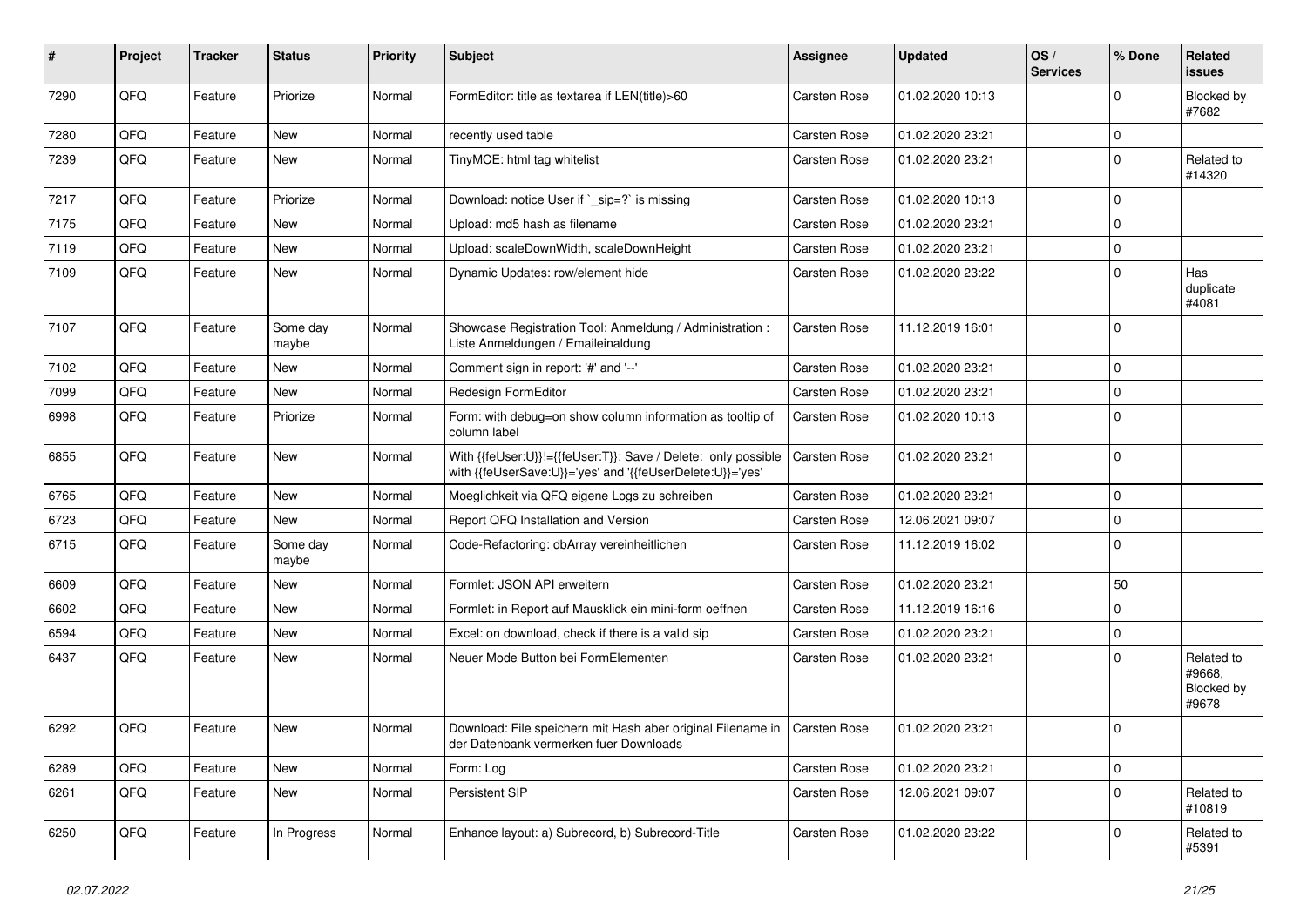| #    | Project | <b>Tracker</b> | <b>Status</b>     | <b>Priority</b> | <b>Subject</b>                                                                                     | Assignee            | <b>Updated</b>   | OS/<br><b>Services</b> | % Done      | Related<br>issues                           |
|------|---------|----------------|-------------------|-----------------|----------------------------------------------------------------------------------------------------|---------------------|------------------|------------------------|-------------|---------------------------------------------|
| 5983 | QFQ     | Feature        | Some day<br>maybe | Normal          | Form Submit (save & update): normalize date/-time FE                                               | <b>Carsten Rose</b> | 01.02.2020 23:19 |                        | $\Omega$    |                                             |
| 5942 | QFQ     | Feature        | Priorize          | Normal          | 'L' and 'type': append to links, generate via '_link' by using<br>'u:' .                           | <b>Carsten Rose</b> | 01.02.2020 10:13 |                        | $\mathbf 0$ |                                             |
| 5894 | QFQ     | Feature        | Feedback          | Normal          | Typeahead in Report: show/hide rows dynamically                                                    | <b>Carsten Rose</b> | 18.02.2022 08:50 |                        | $\Omega$    | Related to<br>#5893,<br>Related to<br>#5885 |
| 5852 | QFQ     | Feature        | Some day<br>maybe | Normal          | Logging: mail.log / sql.log - im FE anzeigen und via AJAX<br>aktualisieren                         | <b>Carsten Rose</b> | 01.02.2020 23:19 |                        | $\Omega$    | Related to<br>#5885                         |
| 5782 | QFQ     | Feature        | <b>New</b>        | Normal          | NextCloud API                                                                                      | <b>Carsten Rose</b> | 01.02.2020 10:02 |                        | $\Omega$    |                                             |
| 5695 | QFQ     | Feature        | In Progress       | Normal          | Multiform                                                                                          | Carsten Rose        | 02.01.2021 18:38 |                        | $\Omega$    |                                             |
| 5665 | QFQ     | Feature        | Some day<br>maybe | Normal          | Versuch das '{{!' nicht mehr noetig ist.                                                           | <b>Carsten Rose</b> | 01.02.2020 23:20 |                        | $\Omega$    | Related to<br>#7432,<br>Related to<br>#7434 |
| 5579 | QFQ     | Feature        | Some day<br>maybe | Normal          | Enhance Doc / Presentation: variable type 'link column type'                                       | Carsten Rose        | 01.02.2020 23:19 |                        | $\Omega$    |                                             |
| 5548 | QFQ     | Feature        | Some day<br>maybe | Normal          | 801 Textfiles/Scriptfiles als Thumbnail                                                            | <b>Carsten Rose</b> | 07.03.2022 16:26 |                        | $\Omega$    |                                             |
| 5480 | QFQ     | Feature        | Some day<br>maybe | Normal          | QFQ: Dokumentation mit Screenshots versehen                                                        | <b>Carsten Rose</b> | 01.02.2020 23:20 |                        | $\Omega$    | Related to<br>#9879                         |
| 5428 | QFQ     | Feature        | Some day<br>maybe | Normal          | secure thumbnail: late render on access.                                                           | <b>Carsten Rose</b> | 01.02.2020 23:20 |                        | $\Omega$    |                                             |
| 5345 | QFQ     | Feature        | New               | Normal          | Report: UPDATE / INSERT / DELETE statements should<br>trigger subqueries, depending on the result. | <b>Carsten Rose</b> | 27.05.2020 16:11 |                        | $\Omega$    |                                             |
| 5132 | QFQ     | Feature        | Some day<br>maybe | Normal          | Error Message sendmail missing attachment: more details                                            | <b>Carsten Rose</b> | 01.02.2020 23:19 |                        | $\Omega$    |                                             |
| 5131 | QFQ     | Feature        | New               | Normal          | Activate Spin Gear ('wait/busy' indicator) via LINK attribute                                      | <b>Carsten Rose</b> | 01.02.2020 23:21 |                        | $\mathbf 0$ |                                             |
| 4956 | QFQ     | Feature        | Some day<br>maybe | Normal          | Sendmail: Benutzerdefinierte Headers                                                               | <b>Carsten Rose</b> | 11.12.2019 16:02 |                        | $\mathbf 0$ |                                             |
| 4872 | QFQ     | Feature        | Some day<br>maybe | Normal          | Fields of Typo3 page available in STORE_TYPO3                                                      | Carsten Rose        | 01.02.2020 23:19 |                        | $\Omega$    |                                             |
| 4869 | QFQ     | Feature        | Some day<br>maybe | Normal          | Dynamic Update (show, hide, readonly?, required?) for<br><b>Template Group Elements</b>            | <b>Carsten Rose</b> | 01.02.2020 23:19 |                        | $\Omega$    | Related to<br>#4865                         |
| 4839 | QFQ     | Feature        | Some day<br>maybe | Normal          | qfq-handle in <head> Abschnitt</head>                                                              | <b>Carsten Rose</b> | 11.12.2019 16:02 |                        | $\Omega$    |                                             |
| 4757 | QFQ     | Feature        | Some day<br>maybe | Normal          | Test subrecord: download links ok? Links ok?                                                       | Carsten Rose        | 01.02.2020 23:20 |                        | $\Omega$    |                                             |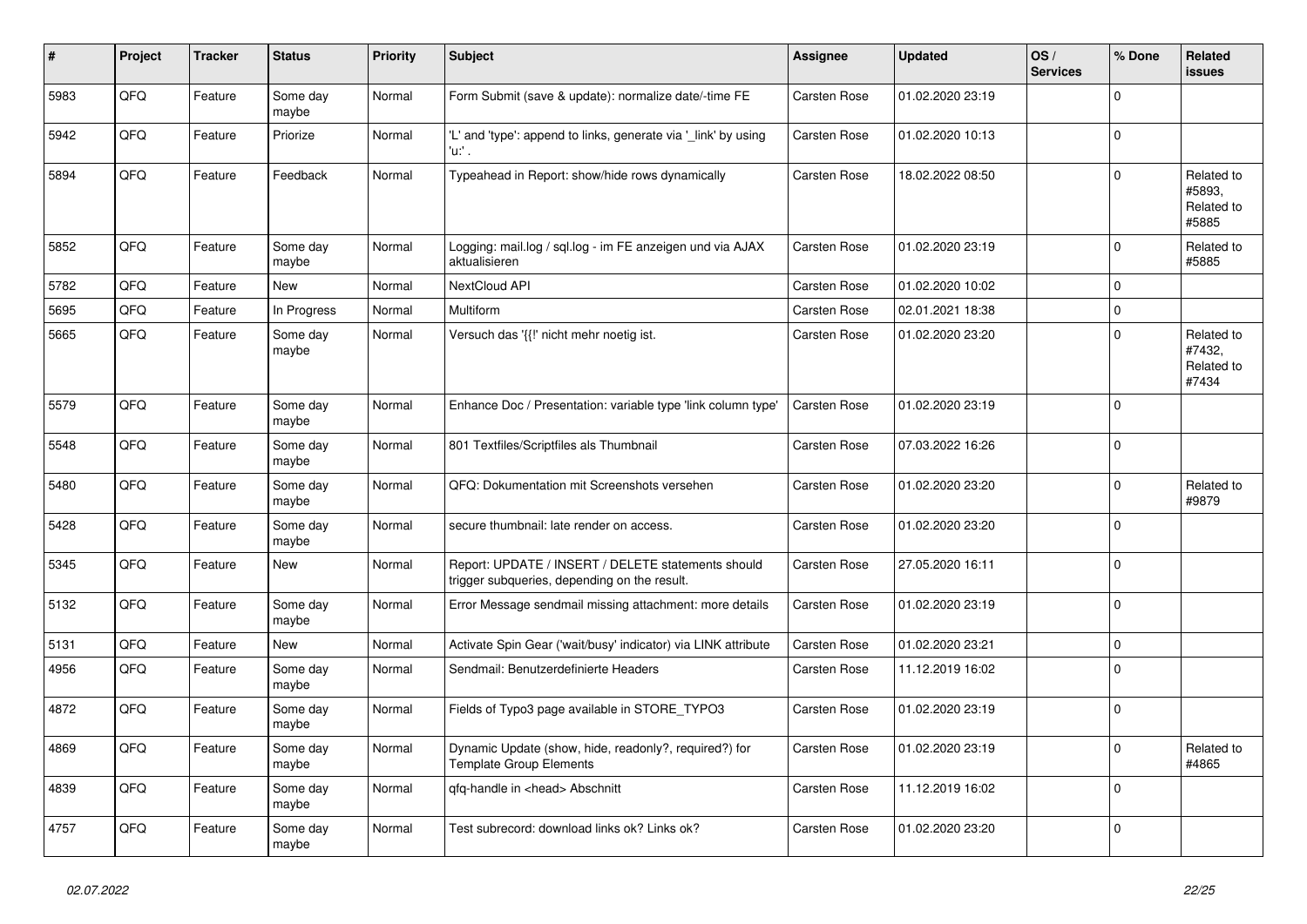| #    | Project | <b>Tracker</b> | <b>Status</b>     | <b>Priority</b> | <b>Subject</b>                                                                                                          | <b>Assignee</b>     | <b>Updated</b>   | OS/<br><b>Services</b> | % Done      | Related<br><b>issues</b>                    |
|------|---------|----------------|-------------------|-----------------|-------------------------------------------------------------------------------------------------------------------------|---------------------|------------------|------------------------|-------------|---------------------------------------------|
| 4652 | QFQ     | Feature        | Some day<br>maybe | Normal          | UZH CD: Weiterleitung auf benutzerdefinierte 403/404 Seite                                                              | <b>Carsten Rose</b> | 01.02.2020 23:20 |                        | $\Omega$    |                                             |
| 4650 | QFQ     | Feature        | Some day<br>maybe | Normal          | Convert html to doc/rtf                                                                                                 | <b>Carsten Rose</b> | 01.02.2020 23:20 |                        | $\Omega$    | Related to<br>#10704                        |
| 4606 | QFQ     | Feature        | Some day<br>maybe | Normal          | link: qualifier to render bootstrap button                                                                              | <b>Carsten Rose</b> | 01.02.2020 23:19 |                        | $\Omega$    |                                             |
| 4413 | QFQ     | Feature        | New               | Normal          | fieldset: show/hidden, modeSql, dynamicUpdate                                                                           | <b>Carsten Rose</b> | 09.02.2022 15:19 |                        | $\mathbf 0$ |                                             |
| 4365 | QFQ     | Feature        | Some day<br>maybe | Normal          | Multi Language: new way of config                                                                                       | <b>Carsten Rose</b> | 01.02.2020 23:20 |                        | $\Omega$    |                                             |
| 4349 | QFQ     | Feature        | Some day<br>maybe | Normal          | link download: downloaded external URL to<br>deliver/concatenate - check mimetipe and handle it correctly               | <b>Carsten Rose</b> | 11.12.2019 16:02 |                        | $\Omega$    |                                             |
| 4343 | QFQ     | Feature        | Some day<br>maybe | Normal          | Link: Classifier to add 'attributes'                                                                                    | Carsten Rose        | 01.02.2020 23:20 |                        | $\Omega$    | Related to<br>#14077                        |
| 4330 | QFQ     | Feature        | Some day<br>maybe | Normal          | Error Message: report missing {{ / }} in sqlUpdate, sqlInsert,<br>sqlDelete, sqlAfter, sqlBefore in FE action elements. | <b>Carsten Rose</b> | 01.02.2020 23:20 |                        | $\Omega$    |                                             |
| 4259 | QFQ     | Feature        | Some day<br>maybe | Normal          | Instant trigger a cron job                                                                                              | Carsten Rose        | 11.12.2019 16:03 |                        | $\Omega$    |                                             |
| 4250 | QFQ     | Feature        | New               | Normal          | AutoCron in QFQ via PHP                                                                                                 | <b>Carsten Rose</b> | 01.02.2020 23:21 |                        | $\Omega$    | Related to<br>#3292,<br>Related to<br>#3291 |
| 4197 | QFQ     | Feature        | Some day<br>maybe | Normal          | Unit Test fuer JSON Stream von QuickFormQuery.php ><br>doForm()                                                         | <b>Carsten Rose</b> | 11.12.2019 16:03 |                        | $\mathbf 0$ |                                             |
| 4082 | QFQ     | Feature        | New               | Normal          | Dynamic Update: modeSql - useful default                                                                                | <b>Carsten Rose</b> | 01.02.2020 23:22 |                        | 0           |                                             |
| 4050 | QFQ     | Feature        | New               | Normal          | sql.log: 1) FormElement ID which causes a specific action,<br>2) Result in the same row.                                | Carsten Rose        | 15.04.2020 11:35 |                        | $\Omega$    | Related to<br>#5458                         |
| 4026 | QFQ     | Feature        | Some day<br>maybe | Normal          | sqlLog.sql: log number of FE.id                                                                                         | Carsten Rose        | 11.12.2019 16:03 |                        | $\Omega$    | Related to<br>#5458                         |
| 4023 | QFQ     | Feature        | New               | Normal          | prepared statements - FE action: salveld, sqllnsert,<br>sqlUpdate, sqlDelete, sqlBefore, sqlAfter                       | <b>Carsten Rose</b> | 11.12.2019 16:15 |                        | $\mathbf 0$ |                                             |
| 4018 | QFQ     | Feature        | New               | Normal          | typeahead: long query parameter / answer triggers 'Attack<br>detected' and purges current SIP storage.                  | <b>Carsten Rose</b> | 29.06.2022 22:46 |                        | $\mathbf 0$ | Related to<br>#9077                         |
| 3991 | QFQ     | Feature        | Some day<br>maybe | Normal          | report: Columnname ' skipWrap' skips 'fbeg', 'fend'                                                                     | <b>Carsten Rose</b> | 11.12.2019 16:03 |                        | 0           |                                             |
| 3947 | QFQ     | Feature        | Some day<br>maybe | Normal          | Attack detectect: logout current user                                                                                   | Carsten Rose        | 11.12.2019 16:03 |                        | $\Omega$    | Related to<br>#5458,<br>Related to<br>#6299 |
| 3942 | QFQ     | Feature        | Some day<br>maybe | Normal          | Action Elemente: neu generierte IDs via FE weitergeben                                                                  | Carsten Rose        | 11.12.2019 16:03 |                        | 0           | Related to<br>#3941                         |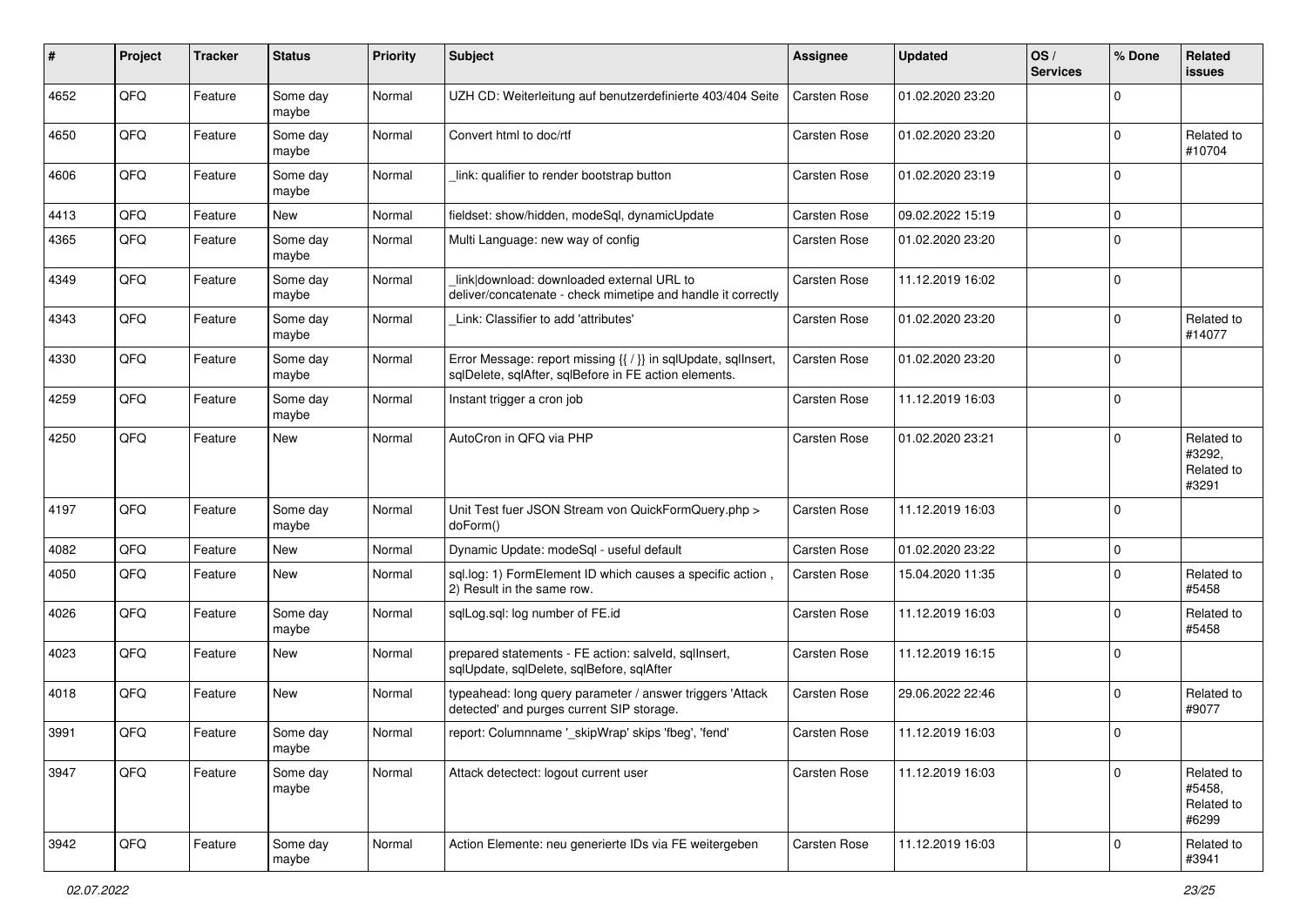| #    | Project | <b>Tracker</b> | <b>Status</b>     | <b>Priority</b> | <b>Subject</b>                                                                                                                               | Assignee            | <b>Updated</b>   | OS/<br><b>Services</b> | % Done   | Related<br><b>issues</b>                    |
|------|---------|----------------|-------------------|-----------------|----------------------------------------------------------------------------------------------------------------------------------------------|---------------------|------------------|------------------------|----------|---------------------------------------------|
| 3941 | QFQ     | Feature        | Some day<br>maybe | Normal          | sqlAfter: es sollten mehrere moeglich sein                                                                                                   | Carsten Rose        | 11.12.2019 16:03 |                        | $\Omega$ | Related to<br>#3942                         |
| 3905 | QFQ     | Feature        | Some day<br>maybe | Normal          | Documentation: Best Practice anhand eines Online<br>Bewerbungstools                                                                          | <b>Carsten Rose</b> | 11.12.2019 16:03 |                        | $\Omega$ |                                             |
| 3900 | QFQ     | Feature        | Some day<br>maybe | Normal          | Extend documentation of 'Copy / Paste'                                                                                                       | <b>Carsten Rose</b> | 11.12.2019 16:03 |                        | $\Omega$ | Related to<br>#3899                         |
| 3877 | QFQ     | Feature        | Some day<br>maybe | Normal          | FormEditor: die Felder die aktuell nicht gebraucht werden<br>nur auf readonly/disabled setzen (nicht ausblenden > das<br>irritiert.          | Carsten Rose        | 11.12.2019 16:03 |                        | $\Omega$ |                                             |
| 3867 | QFQ     | Feature        | Priorize          | Normal          | Readonly Formular: Template Groups add/delete<br>ausbeldnen                                                                                  | <b>Carsten Rose</b> | 05.05.2021 22:12 |                        | $\Omega$ |                                             |
| 3708 | QFQ     | Feature        | Some day<br>maybe | Normal          | Form: input - 'specialchars', 'none'  gewisse tags erlauben,<br>andere verbieten                                                             | <b>Carsten Rose</b> | 11.12.2019 16:02 |                        | $\Omega$ | Related to<br>#14320                        |
| 3677 | QFQ     | Feature        | Some day<br>maybe | Normal          | wkhtmltopdf: FE User access prohibited, if client IP changes<br>\$TYPO3 CONF VARS[FE][lockIP]                                                | Carsten Rose        | 11.12.2019 16:02 |                        | $\Omega$ |                                             |
| 3666 | QFQ     | Feature        | Some day<br>maybe | Normal          | a) Performance Messung: mysql_real_escape_string() im<br>Vergleich zu str replace(), b) doppeltes Aufrufen von<br>mysql_real_escape_string() | Carsten Rose        | 11.12.2019 16:02 |                        | $\Omega$ |                                             |
| 3504 | QFQ     | Feature        | <b>New</b>        | Normal          | Logging: welche Action FEs werden wann wie ausgefuehrt                                                                                       | <b>Carsten Rose</b> | 01.02.2020 23:21 |                        | $\Omega$ | Related to<br>#5458,<br>Related to<br>#4092 |
| 3458 | QFQ     | Feature        | Some day<br>maybe | Normal          | Display 'Edit Form Element'-Checkbox on form: should<br>depend on FE Group                                                                   | <b>Carsten Rose</b> | 11.12.2019 16:02 |                        | $\Omega$ | Related to<br>#3447                         |
| 3457 | QFQ     | Feature        | Some day<br>maybe | Normal          | LDAP: concat multi values to one single entry                                                                                                | <b>Carsten Rose</b> | 11.12.2019 16:02 |                        | $\Omega$ |                                             |
| 3432 | QFQ     | Feature        | <b>New</b>        | Normal          | subrecord: dynamicUpdate                                                                                                                     | <b>Carsten Rose</b> | 11.06.2020 21:10 |                        | $\Omega$ | Related to<br>#5691                         |
| 3402 | QFQ     | Feature        | Some day<br>maybe | Normal          | Syntax Highlighting via CodeMirror                                                                                                           | <b>Carsten Rose</b> | 11.12.2019 16:02 |                        | 100      | Related to<br>#3207                         |
| 3385 | QFQ     | Feature        | Some day<br>maybe | Normal          | templateGroup: insert/update/delete non primary records                                                                                      | <b>Carsten Rose</b> | 11.12.2019 16:02 |                        | $\Omega$ |                                             |
| 3350 | QFQ     | Feature        | Some day<br>maybe | Normal          | FormEditor: Hilfetext hinter 'checktype'                                                                                                     | <b>Carsten Rose</b> | 11.12.2019 16:02 |                        | $\Omega$ |                                             |
| 3332 | QFQ     | Feature        | Some day<br>maybe | Normal          | Uploads: Thumbnails, Details zum hochgeladenen File                                                                                          | Carsten Rose        | 11.12.2019 16:02 |                        | $\Omega$ | Related to<br>#3264,<br>Related to<br>#5333 |
| 3331 | QFQ     | Feature        | Some day<br>maybe | Normal          | Default Tooltip fuer page? Links: mit Form und Record ID                                                                                     | Carsten Rose        | 11.12.2019 16:02 |                        | $\Omega$ |                                             |